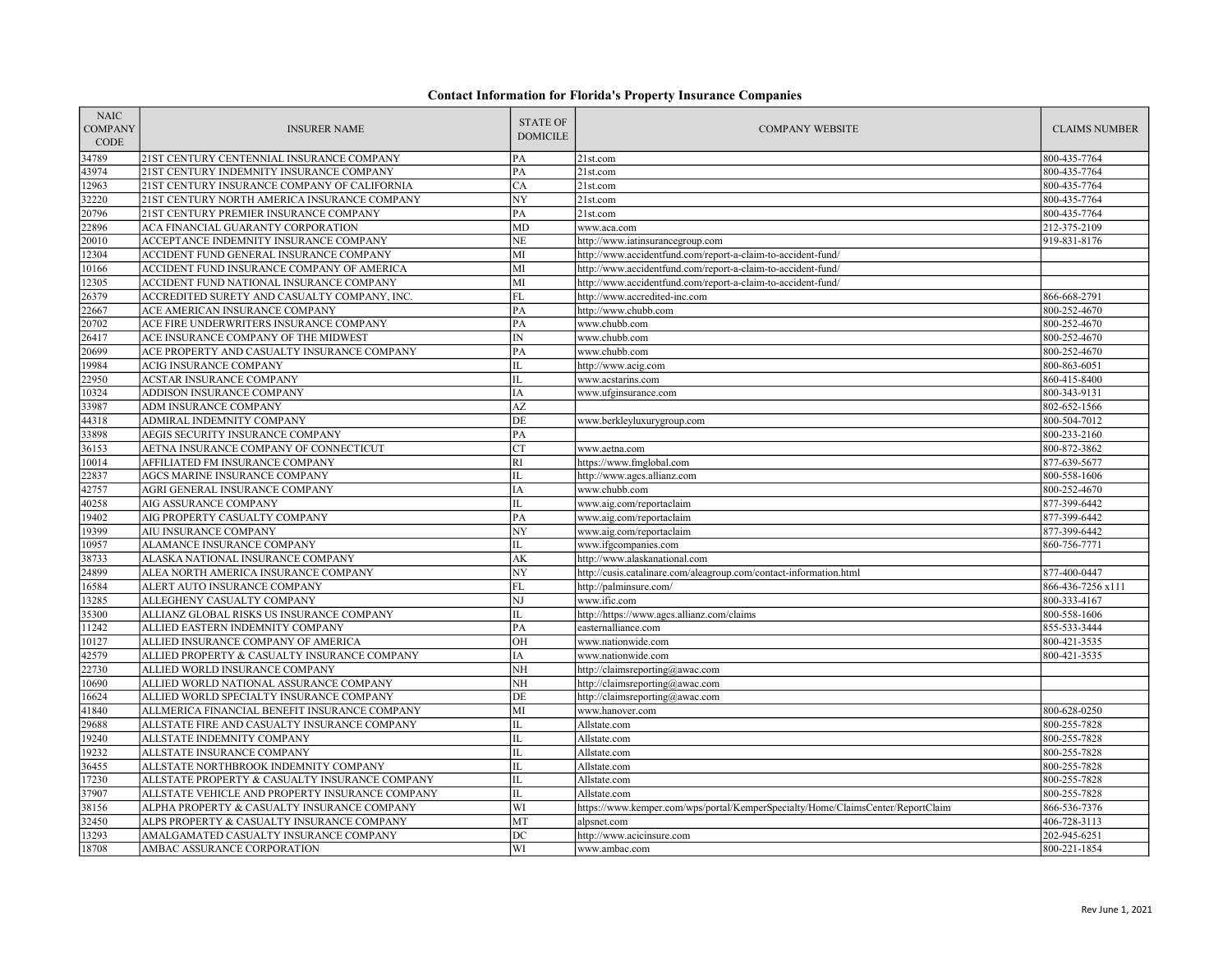| <b>NAIC</b><br><b>COMPANY</b><br>CODE | <b>INSURER NAME</b>                                           | <b>STATE OF</b><br><b>DOMICILE</b> | <b>COMPANY WEBSITE</b>                                             | <b>CLAIMS NUMBER</b> |
|---------------------------------------|---------------------------------------------------------------|------------------------------------|--------------------------------------------------------------------|----------------------|
| 19100                                 | AMCO INSURANCE COMPANY                                        | IΑ                                 | www.nationwide.com                                                 | 800-421-3535         |
| 12548                                 | AMERICAN AGRI-BUSINESS INSURANCE COMPANY                      | TX                                 | armt.com                                                           | 800-335-0120         |
| 10103                                 | AMERICAN AGRICULTURAL INSURANCE COMPANY                       | $\ensuremath{\text{IN}}$           | http://www.aaic.com                                                | 847-969-2900         |
| 19720                                 | AMERICAN ALTERNATIVE INSURANCE CORPORATION                    | DE                                 | www.americanalternativeinsurancecorporation.com                    | 866-220-3505         |
| 21849                                 | AMERICAN AUTOMOBILE INSURANCE COMPANY                         | MO                                 | https://www.agcs.allianz.com/claims                                | 800-558-1606         |
| 10111                                 | AMERICAN BANKERS INSURANCE COMPANY OF FLORIDA                 | <b>FL</b>                          | http://www.assurant.com                                            | 800-358-0600         |
| 11240                                 | AMERICAN BUILDERS INSURANCE COMPANY                           | DE                                 | http://www.bldrs.com                                               | 800-883-9305         |
| 20427                                 | AMERICAN CASUALTY COMPANY OF READING, PENNSYLVANIA            | PA                                 | https://www.cna.com/web/guest/cna/reportaclaim                     | 877-262-2727         |
| 12968                                 | AMERICAN COASTAL INSURANCE COMPANY                            | FL                                 | https://www.amcoastal.com/claims/                                  | 877-284-4900         |
| 19941                                 | AMERICAN COMMERCE INSURANCE COMPANY                           | OH                                 | www.mapfreflorida.com                                              | 888-962-7373         |
| 45934                                 | AMERICAN COMPENSATION INSURANCE COMPANY                       | MN                                 | http://www.stateauto.com/claims                                    | 877-722-5246         |
| 10216                                 | AMERICAN CONTRACTORS INDEMNITY COMPANY                        | CA                                 | https://www.tmhcc.com/en-us/groups/surety-group/surety-bond-claims | 310-242-4403         |
| 19690                                 | AMERICAN ECONOMY INSURANCE COMPANY                            | $\overline{\rm IN}$                | www.safeco.com                                                     | 800-332-3226         |
| 37990                                 | AMERICAN EMPIRE INSURANCE COMPANY                             | OH                                 | www.gaig.com                                                       | 800-221-7274         |
| 10819                                 | AMERICAN EQUITY SPECIALTY INSURANCE COMPANY                   | CT                                 | http://www.northlandins.com                                        | 800-328-5972         |
| 12504                                 | AMERICAN FAMILY CONNECT INSURANCE COMPANY                     | WI                                 |                                                                    |                      |
| 29068                                 | AMERICAN FAMILY CONNECT PROPERTY & CASUALTY INSURANCE COMP WI |                                    | https://www.ameriprise.com/auto-home-insurance/aah/claims/         | 800-872-5246         |
| 23450                                 | AMERICAN FAMILY HOME INSURANCE COMPANY                        | FL                                 | www.amig.com                                                       | 800-375-2075         |
| 24066                                 | AMERICAN FIRE AND CASUALTY COMPANY                            | NH                                 | www.safeco.com                                                     | 800-332-3226         |
| 26247                                 | AMERICAN GUARANTEE AND LIABILITY INSURANCE COMPANY            | NY                                 | www.zurichna.com                                                   | 800-987-3373         |
| 43494                                 | AMERICAN HALLMARK INSURANCE COMPANY OF TEXAS                  | TX                                 | hallmarkgrp.com                                                    | 800-426-5119         |
| 19380                                 | AMERICAN HOME ASSURANCE COMPANY                               | NY                                 | www.aig.com/reportaclaim                                           | 877-399-6442         |
| 21857                                 | AMERICAN INSURANCE COMPANY (THE)                              | OH                                 | https://www.agcs.allianz.com/claims                                | 800-558-1606         |
| 12841                                 | AMERICAN INTEGRITY INSURANCE COMPANY OF FLORIDA               | FL                                 | http://www.aiiflorida.com                                          | 844-692-4421         |
| 31895                                 | AMERICAN INTERSTATE INSURANCE COMPANY                         | <b>NE</b>                          | amerisafe.com                                                      | 800-699-6240         |
| 12200                                 | AMERICAN LIBERTY INSURANCE COMPANY                            | UT                                 | http://https://www.benchmarkadministrators.com                     | 866-377-0891         |
| 16810                                 | AMERICAN MERCURY INSURANCE COMPANY                            | OK                                 | http://www.mercuryinsurance.com                                    | 727-561-4008         |
| 23469                                 | AMERICAN MODERN HOME INSURANCE COMPANY                        | OH                                 | www.amig.com                                                       | 800-375-2075         |
| 12314                                 | AMERICAN MODERN INSURANCE COMPANY OF FLORIDA, INC.            | FL                                 | www.amig.com                                                       | 800-375-2075         |
| 42722                                 | AMERICAN MODERN PROPERTY AND CASUALTY INSURANCE COMPANY       | OH                                 | www.amig.com                                                       | 800-375-2075         |
| 38652                                 | AMERICAN MODERN SELECT INSURANCE COMPANY                      | OH                                 | www.amig.com                                                       | 800-375-2075         |
| 39942                                 | AMERICAN NATIONAL GENERAL INSURANCE COMPANY                   | МO                                 | www.americannational.com                                           | 800-333-2860         |
| 28401                                 | AMERICAN NATIONAL PROPERTY & CASUALTY COMPANY                 | MO                                 | www.americannational.com                                           | 800-333-2860         |
| 12190                                 | AMERICAN PET INSURANCE COMPANY                                | NY                                 | http://americanpetinsurance.com/                                   | 877-589-1841         |
| 13563                                 | AMERICAN PLATINUM PROPERTY AND CASUALTY INSURANCE COMPANY FL  |                                    | www.universalproperty.com                                          | 800-470-0599         |
| 21806                                 | AMERICAN PROPERTY INSURANCE COMPANY                           | NJ                                 | www.apinational.com                                                | 848-208-2000         |
| 19615                                 | AMERICAN RELIABLE INSURANCE COMPANY                           | AZ                                 | www.globalindemnity.ky                                             | 800-245-1505         |
| 19631                                 | AMERICAN ROAD INSURANCE COMPANY (THE)                         | MI                                 |                                                                    | 800-770-6696         |
| 42978                                 | AMERICAN SECURITY INSURANCE COMPANY                           | DE                                 | www.assurant.com                                                   | 800-358-0600         |
| 17965                                 | AMERICAN SENTINEL INSURANCE COMPANY                           | PA                                 |                                                                    | 800-233-2160         |
| 42897                                 | AMERICAN SERVICE INSURANCE COMPANY                            | IL                                 |                                                                    | 800-897-2551         |
| 41998                                 | AMERICAN SOUTHERN HOME INSURANCE COMPANY                      | <b>FL</b>                          | www.amig.com                                                       | 800-375-2075         |
| 10235                                 | AMERICAN SOUTHERN INSURANCE COMPANY                           | KS                                 | amsou.com                                                          | 404-266-9599 x129    |
| 19704                                 | AMERICAN STATES INSURANCE COMPANY                             | IN                                 | www.safeco.com                                                     |                      |
| 10872                                 | AMERICAN STRATEGIC INSURANCE CORP.                            | FL                                 | www.americanstrategic.com                                          | 866-274-5677         |
| 19623                                 | AMERICAN SUMMIT INSURANCE COMPANY                             | TX                                 | http://https://www.nationallloydsinsurance.com/home/               | 800-749-6419         |
| 31380                                 | AMERICAN SURETY COMPANY                                       | IN                                 | www.asc-usi.com                                                    | 317-875-8700         |
| 12359                                 | AMERICAN TRADITIONS INSURANCE COMPANY                         | <b>FL</b>                          | www.jergermga.com                                                  | 866-270-8430         |
| 40142                                 | AMERICAN ZURICH INSURANCE COMPANY                             | IL                                 | www.zurichna.com                                                   | 800-987-3373         |
| 19488                                 | AMERISURE INSURANCE COMPANY                                   | MI                                 | http://www.amerisure.com                                           | 800-257-1900         |
| 23396                                 | AMERISURE MUTUAL INSURANCE COMPANY                            | MI                                 | http://www.amerisure.com                                           | 800-257-1900         |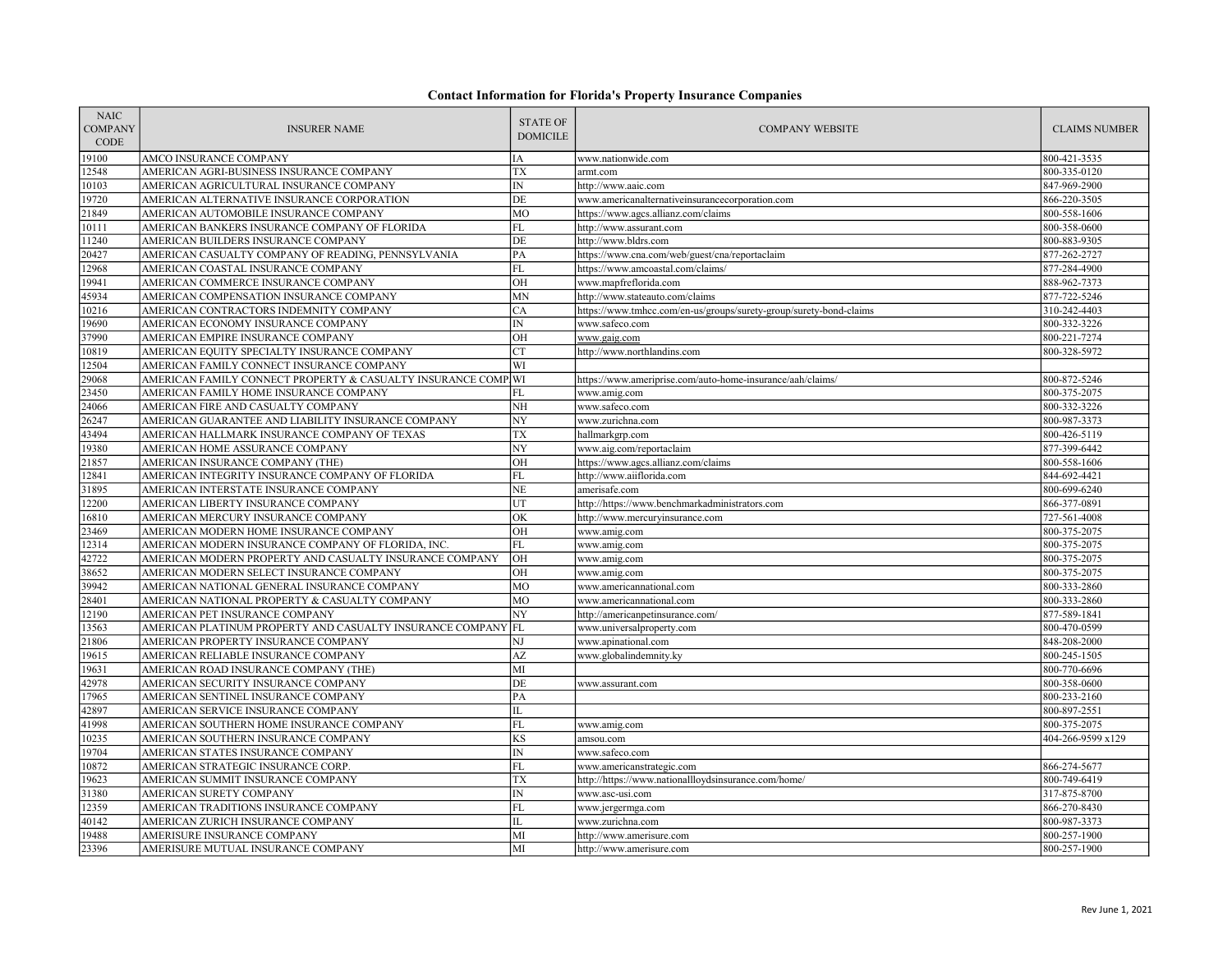| <b>NAIC</b><br><b>COMPANY</b><br>CODE | <b>INSURER NAME</b>                            | <b>STATE OF</b><br><b>DOMICILE</b> | <b>COMPANY WEBSITE</b>                                                                   | <b>CLAIMS NUMBER</b> |
|---------------------------------------|------------------------------------------------|------------------------------------|------------------------------------------------------------------------------------------|----------------------|
| 11050                                 | AMERISURE PARTNERS INSURANCE COMPANY           | MI                                 | http://www.amerisure.com                                                                 | 800-257-1900         |
| 10665                                 | AMERITRUST INSURANCE CORPORATION               | MI                                 | www.ameritrustgroup.com                                                                  | 800-825-9489         |
| 27928                                 | AMEX ASSURANCE COMPANY                         | IL                                 | www.americanexpress.com                                                                  | 800-645-9700         |
| 16459                                 | AMFED ADVANTAGE INSURANCE COMPANY              | MS                                 | https://www.amfed.com/                                                                   | 800-264-8085 x244    |
| 11963                                 | AMFED CASUALTY INSURANCE COMPANY               | MS                                 | https://www.amfed.com/                                                                   | 800-264-8085 x366    |
| 11208                                 | AMFED NATIONAL INSURANCE COMPANY               | MS                                 | https://www.amfed.com/                                                                   | 800-264-8085 x366    |
| 42390                                 | AMGUARD INSURANCE COMPANY                      | PA                                 | http://www.guard.com/                                                                    | 570-825-9900         |
| 19976                                 | AMICA MUTUAL INSURANCE COMPANY                 | RI                                 | www.amica.com                                                                            | 800-652-6422         |
| 12287                                 | AMICA PROPERTY AND CASUALTY INSURANCE COMPANY  | RI                                 | www.amica.com                                                                            | 800-652-6422         |
| 40010                                 | ANCHOR GENERAL INSURANCE COMPANY               | <b>CA</b>                          | http://www.anchorgeneral.com                                                             | 800-542-6246         |
| 15617                                 | ANCHOR PROPERTY AND CASUALTY INSURANCE COMPANY | FL                                 | http://https://www.relyonanchor.com/                                                     | 844-365-5588         |
| 34738                                 | ARAG INSURANCE COMPANY                         | IA                                 | ARAGlegal.com                                                                            | 800-888-4184         |
| 30830                                 | ARCH INDEMNITY INSURANCE COMPANY               | MO                                 | http://www.archcapgroup.com/Insurance/Regions/United-States/Claims                       | 877-688-2724         |
| 11150                                 | ARCH INSURANCE COMPANY                         | MO                                 | http://www.archcapgroup.com/Insurance/Regions/United-States/Claims                       | 877-688-2724         |
| 18732                                 | ARCH MORTGAGE GUARANTY COMPANY                 | WI                                 | https://mortgage.archgroup.com/us/origination-and-servicing/loss-mitigation-and-claims/  | 877-642-4642 x4      |
| 40266                                 | ARCH MORTGAGE INSURANCE COMPANY                | WI                                 | https://mortgage.archgroup.com/us/origination-and-servicing/loss-mitigation-and-claims/  | 877-642-4642 x4      |
| 10348                                 | ARCH REINSURANCE COMPANY                       | DE                                 |                                                                                          | 973-898-9575         |
| 19860                                 | ARGONAUT GREAT CENTRAL INSURANCE COMPANY       | IL                                 | http://www.argolimited.com/claims/                                                       | 833-240-4128         |
| 19801                                 | ARGONAUT INSURANCE COMPANY                     | IL                                 | www.argolimited.com/claims/                                                              | 833-240-4128         |
| 19828                                 | ARGONAUT-MIDWEST INSURANCE COMPANY             | KY                                 | http://www.argolimited.com/claims/                                                       | 833-240-4128         |
| 41459                                 | ARMED FORCES INSURANCE EXCHANGE                | KS                                 | http://www.afi.org                                                                       | 800-255-0187         |
| 24678                                 | ARROWOOD INDEMNITY COMPANY                     | DE                                 | http://www.arrowpointcap.com                                                             | 866-236-7750         |
| 10194                                 | ARTISAN AND TRUCKERS CASUALTY COMPANY          | WI                                 | progressive.com                                                                          | 800-776-4737         |
| 13683                                 | ASCENDANT COMMERCIAL INSURANCE, INC.           | FL                                 | http://www.ascendantclaims.com                                                           | 305-820-4347         |
| 23752                                 | ASCOT INSURANCE COMPANY                        | lco                                | Ascotgroup.com/claims                                                                    | 833-454-3023         |
| 40398                                 | ASHMERE INSURANCE COMPANY                      | FL                                 | www.ashmereins.com                                                                       | 877-323-8803         |
| 12196                                 | ASI ASSURANCE CORP.                            | FL                                 | www.americanstrategic.com                                                                | 866-274-5677         |
| 11072                                 | ASI HOME INSURANCE CORP.                       | FL                                 | www.americanstrategic.com                                                                | 866-274-5677         |
| 13142                                 | ASI PREFERRED INSURANCE CORP.                  | FL                                 | www.americanstrategic.com                                                                | 866-274-5677         |
| 43460                                 | ASPEN AMERICAN INSURANCE COMPANY               | TX                                 | http://www.aspen-insurance.com                                                           | 877-245-3510         |
| 21865                                 | ASSOCIATED INDEMNITY CORPORATION               | <b>CA</b>                          | https://www.agcs.allianz.com/claims                                                      | 800-558-1606         |
| 23140                                 | ASSOCIATED INDUSTRIES INSURANCE COMPANY, INC.  | FL                                 | www.amtrustfinancial.com                                                                 | 866-272-9267         |
| 11558                                 | ASSURANCEAMERICA INSURANCE COMPANY             | <b>NE</b>                          | http://assuranceamerica.com                                                              | 770-952-0200         |
| 30180                                 | ASSURED GUARANTY CORP.                         | <b>MD</b>                          |                                                                                          | 212-974-0100         |
| 18287                                 | ASSURED GUARANTY MUNICIPAL CORP.               | NY                                 |                                                                                          | 212-974-0100         |
| 29033                                 | ATAIN INSURANCE COMPANY                        | TX                                 | atainins.com                                                                             | 248-538-4530         |
| 23833                                 | ATHOME INSURANCE COMPANY                       | $_{\rm NJ}$                        | http://https://www.plymouthrock.com/resource-center/nj-insurance-guides/claims-center-nj | 800-437-5556         |
| 27154                                 | ATLANTIC SPECIALTY INSURANCE COMPANY           | NY                                 | http://www.onebeacon.com                                                                 | 877-248-3544         |
| 25422                                 | ATRADIUS TRADE CREDIT INSURANCE, INC.          | <b>MD</b>                          | http://https://atrium.atradius.com/                                                      | 410-568-3850 x3930   |
| 13412                                 | AUSTIN MUTUAL INSURANCE COMPANY                | MN                                 | http://www.msagroup.com                                                                  | 877-425-2467         |
| 12813                                 | AUTO CLUB INSURANCE COMPANY OF FLORIDA         | ${\rm FL}$                         | http://www.autoclubfl.com                                                                | 888-929-4222         |
| 41041                                 | AUTO CLUB SOUTH INSURANCE COMPANY              | FL                                 | http://www.autoclubfl.com                                                                | 800-289-1325         |
| 18988                                 | AUTO-OWNERS INSURANCE COMPANY                  | $\overline{MI}$                    | www.auto-owners.com                                                                      | 800-346-0346         |
| 13139                                 | AVATAR PROPERTY & CASUALTY INSURANCE COMPANY   | FL                                 | http://www.avatarins.com                                                                 | 813-514-0333         |
| 10367                                 | AVEMCO INSURANCE COMPANY                       | MD                                 | www.avemco.com                                                                           | 800-874-9124         |
| 22390                                 | AVENTUS INSURANCE COMPANY                      | <b>TX</b>                          | http://www.wellingtoninsgroup.com                                                        | 800-880-0474         |
| 33022                                 | AXA INSURANCE COMPANY                          | NY                                 |                                                                                          |                      |
| 37273                                 | AXIS INSURANCE COMPANY                         | IL                                 | http://www.axiscapital.com/insurance/us/claims                                           | 866-770-5629         |
| 20370                                 | AXIS REINSURANCE COMPANY                       | NY                                 | http://www.axiscapital.com/insurance/us/claims                                           | 866-770-5629         |
| 15610                                 | AXIS SPECIALTY INSURANCE COMPANY               | <b>CT</b>                          | http://www.axiscapital.com/insurance/us/claims                                           | 866-770-5629         |
| 24813                                 | <b>BALBOA INSURANCE COMPANY</b>                | CA                                 |                                                                                          | 800-824-8562         |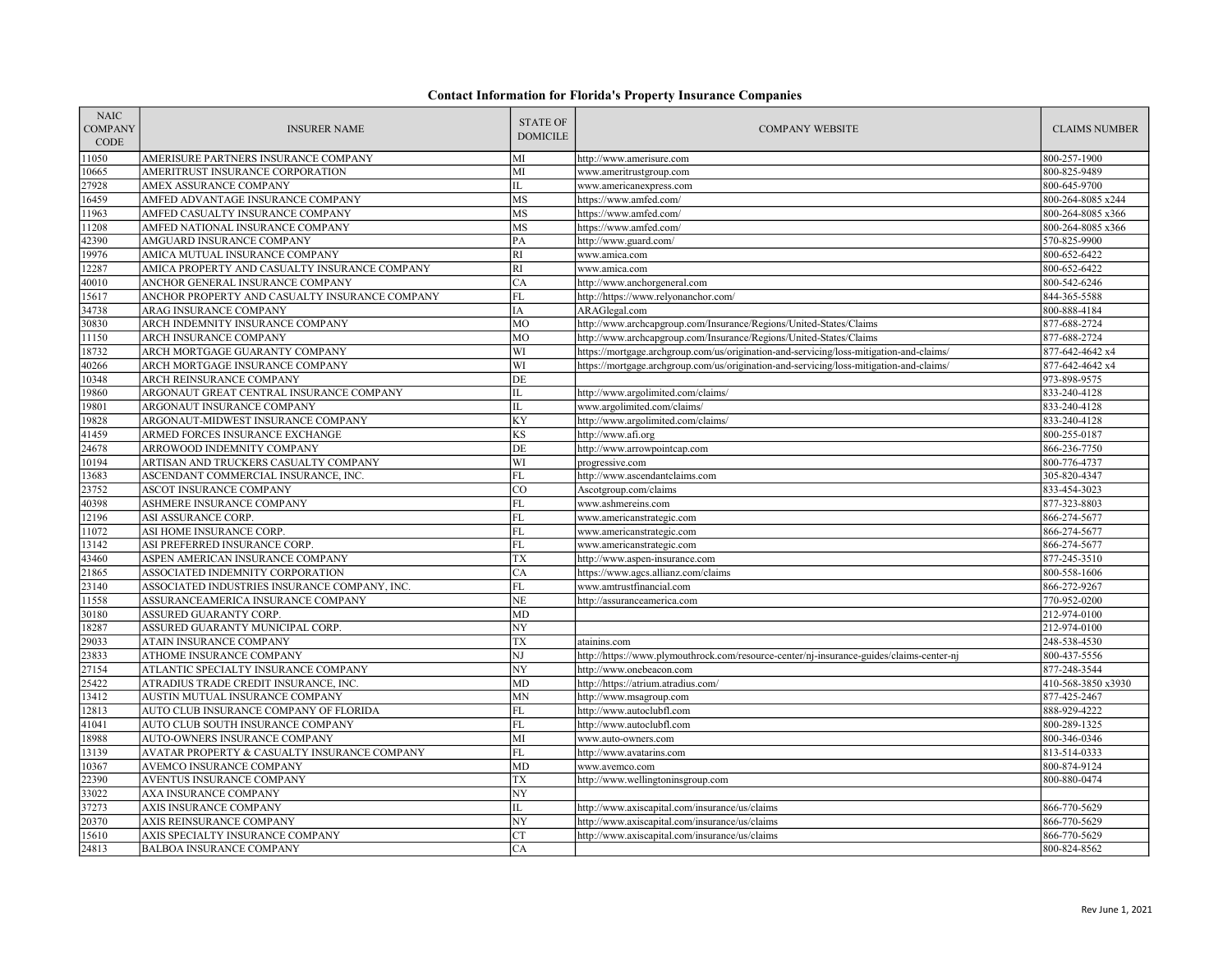| <b>NAIC</b><br><b>COMPANY</b><br><b>CODE</b> | <b>INSURER NAME</b>                                                 | <b>STATE OF</b><br><b>DOMICILE</b> | <b>COMPANY WEBSITE</b>                                           | <b>CLAIMS NUMBER</b>         |
|----------------------------------------------|---------------------------------------------------------------------|------------------------------------|------------------------------------------------------------------|------------------------------|
| 33162                                        | <b>BANKERS INSURANCE COMPANY</b>                                    | FL                                 | http://www.bankersinsurance.com                                  | 800-765-9700                 |
| 18279                                        | BANKERS STANDARD INSURANCE COMPANY                                  | PA                                 | www.chubb.com                                                    | 800-252-4670                 |
| 29513                                        | BAR PLAN MUTUAL INSURANCE COMPANY (THE)                             | MO                                 | http://www.thebarplan.com                                        | 314-965-3333 x120            |
| 38245                                        | <b>BCS INSURANCE COMPANY</b>                                        | OH                                 |                                                                  | 630-472-7700                 |
| 14402                                        | <b>BEARING MIDWEST CASUALTY COMPANY</b>                             | $\overline{\text{KS}}$             | http://www.mwbc.com                                              | 816-474-7799                 |
| 37540                                        | BEAZLEY INSURANCE COMPANY, INC.                                     | <b>CT</b>                          | https://www.beazley.com/claims                                   | 866-623-2953                 |
| 41394                                        | BENCHMARK INSURANCE COMPANY                                         | KS                                 | https://www.benchmarkadministrators.com/                         | 866-377-0891                 |
| 15911                                        | BERKLEY CASUALTY COMPANY                                            | IA                                 | www.berkindcomp.com                                              | 800-448-5621                 |
| 32603                                        | BERKLEY INSURANCE COMPANY                                           | DE                                 | http://www.wrberkley.com                                         | 800-343-0592                 |
| 38911                                        | BERKLEY NATIONAL INSURANCE COMPANY                                  | IA                                 | http://www.wrberkley.com                                         | 800-343-0592                 |
| 29580                                        | BERKLEY REGIONAL INSURANCE COMPANY                                  | IA                                 | www.wrberkley.com                                                | 800-343-0592                 |
| 13070                                        | BERKSHIRE HATHAWAY ASSURANCE CORPORATION                            | NY                                 | http://www.nationalindemnity.com                                 | 800-356-5750                 |
| 10391                                        | BERKSHIRE HATHAWAY DIRECT INSURANCE COMPANY                         | NE                                 | http://nationalindemnity.com                                     | 800-356-5750                 |
| 20044                                        | BERKSHIRE HATHAWAY HOMESTATE INSURANCE COMPANY                      | NE                                 | http://www.bhhc.com                                              | 800-356-5750                 |
| 22276                                        | BERKSHIRE HATHAWAY SPECIALTY INSURANCE COMPANY                      | $\rm NE$                           | http://www.nationalindemnity.com                                 | 800-356-5750                 |
| 20095                                        | BITCO GENERAL INSURANCE CORPORATION                                 | IL                                 | http://www.bitco.com                                             | 800-475-4477                 |
| 20109                                        | BITCO NATIONAL INSURANCE COMPANY                                    | IL                                 | www.bitco.com                                                    | 800-475-4477                 |
| 26611                                        | BLACKBOARD INSURANCE COMPANY                                        | DE                                 | www.aig.com/reportaclaim                                         | 877-399-6442                 |
| 22250                                        | <b>BLUESHORE INSURANCE COMPANY</b>                                  | <b>TX</b>                          | http://www.blueshoreins.com                                      | 602-730-7046                 |
| 27081                                        | BOND SAFEGUARD INSURANCE COMPANY                                    | ${\rm SD}$                         | www.sompo-intl.com/services/insurance-claims                     | 877-676-7575                 |
| 12319                                        | BONDSMAN INSURANCE COMPANY                                          | PA                                 | bondsmanholdings.com                                             | 619-866-6505                 |
| 30279                                        | BOSTON INDEMNITY COMPANY                                            | ${\rm SD}$                         |                                                                  | 973-377-7000                 |
| 10335                                        | BRIDGEFIELD CASUALTY INSURANCE COMPANY                              | $\mathbf{FL}$                      | www.summitholdings.com                                           | 800-282-7648                 |
| 10701                                        | BRIDGEFIELD EMPLOYERS INSURANCE COMPANY                             | ${\rm FL}$                         | www.summitholdings.com                                           | 800-282-7648                 |
| 10993                                        | BRIERFIELD INSURANCE COMPANY                                        | MS                                 | http://www.fcci-group.com/wps/portal/fcci/contactus/reportaclaim | 800-226-3224                 |
| 19658                                        | BRISTOL WEST INSURANCE COMPANY                                      | OH                                 | bristolwest.com                                                  | 800-274-7865                 |
| 13528                                        | BROTHERHOOD MUTUAL INSURANCE COMPANY                                | $\ensuremath{\text{IN}}$           | https://www.brotherhoodmutual.com                                | 800-333-3371                 |
| 14380                                        | BUILD AMERICA MUTUAL ASSURANCE COMPANY                              | $\overline{NY}$                    | https://buildamerica.com/                                        | 212-235-2517                 |
| 10844                                        | BUILDERS MUTUAL INSURANCE COMPANY                                   | NC                                 | buildersmutual.com                                               | 919-227-0479                 |
| 11697                                        | BUSINESSFIRST INSURANCE COMPANY                                     | FL                                 | www.summitholdings.com                                           | 800-282-7648                 |
| 16572                                        | <b>CABLE INSURANCE COMPANY</b>                                      | <b>FL</b>                          | https://cable-holdings.com/claim-form/                           | 954-563-3000 x2501           |
| 20125                                        | CALIFORNIA CASUALTY INSURANCE COMPANY                               | CA                                 | http://www.calcas.com                                            | 800-800-9410                 |
| 36340                                        | CAMICO MUTUAL INSURANCE COMPANY                                     | CA                                 | www.camico.com                                                   | 800-652-1772                 |
| 12260                                        | CAMPMED CASUALTY & INDEMNITY COMPANY, INC.                          | $\overline{\text{NH}}$             | www.hanover.com                                                  | 800-628-0250                 |
| 10464                                        | CANAL INSURANCE COMPANY                                             | $\ensuremath{\mathbf{SC}}$         | https://www.canalinsurance.com/                                  | 888-247-4424                 |
| 32930                                        | CAPACITY INSURANCE COMPANY                                          | FL                                 | http://capacityinsurance.com                                     | 954-837-4328                 |
| 10472                                        | CAPITOL INDEMNITY CORPORATION                                       | WI                                 | https://www.capspecialty.com/resources/claims/                   | 800-475-4450 x3              |
| 10510<br>10835                               | CAROLINA CASUALTY INSURANCE COMPANY<br>CASTLE KEY INDEMNITY COMPANY | IA<br>IL                           | https://www.carolinacas.com/Claims/ReportClaim                   | 800-874-8053                 |
|                                              |                                                                     | IL                                 | Allstate.com<br>Allstate.com                                     | 800-255-7828                 |
| 30511                                        | CASTLE KEY INSURANCE COMPANY                                        |                                    |                                                                  | 800-255-2728                 |
| 11255<br>24503                               | CATERPILLAR INSURANCE COMPANY<br>CATLIN INDEMNITY COMPANY           | MO<br>DE                           | https://www.joinroot.com/claims/                                 | 800-248-4228<br>866-980-9431 |
| 19518                                        | CATLIN INSURANCE COMPANY, INC.                                      | <b>TX</b>                          | http://https://axaxl.com/insurance/claims                        | 877-720-8844                 |
|                                              |                                                                     | NY                                 |                                                                  |                              |
| 20273<br>11499                               | CEDAR INSURANCE COMPANY<br>CENSTAT CASUALTY COMPANY                 | $_{\rm NE}$                        | http://www.cso.com                                               | 516-750-2300<br>888-453-5125 |
| 12573                                        | CENTAURI SPECIALTY INSURANCE COMPANY                                | ${\rm FL}$                         | http://www.centauriinsurance.com/claims/                         | 866-215-7574                 |
| 34274                                        | CENTRAL STATES INDEMNITY COMPANY OF OMAHA                           | <b>NE</b>                          | www.csi-omaha.com                                                | 800-445-6500                 |
| 34649                                        | CENTRE INSURANCE COMPANY                                            | DE                                 | zurichna.com                                                     | 800-987-3373                 |
| 42765                                        | CENTURION CASUALTY COMPANY                                          | IA                                 | http://www.uhc.com                                               |                              |
| 26905                                        | CENTURY-NATIONAL INSURANCE COMPANY                                  | CA                                 | http://www.nationalgeneral.com/                                  | 800-325-1088                 |
| 10006                                        | CERITY INSURANCE COMPANY                                            | NY                                 |                                                                  |                              |
|                                              |                                                                     |                                    | www.partnerre.com                                                |                              |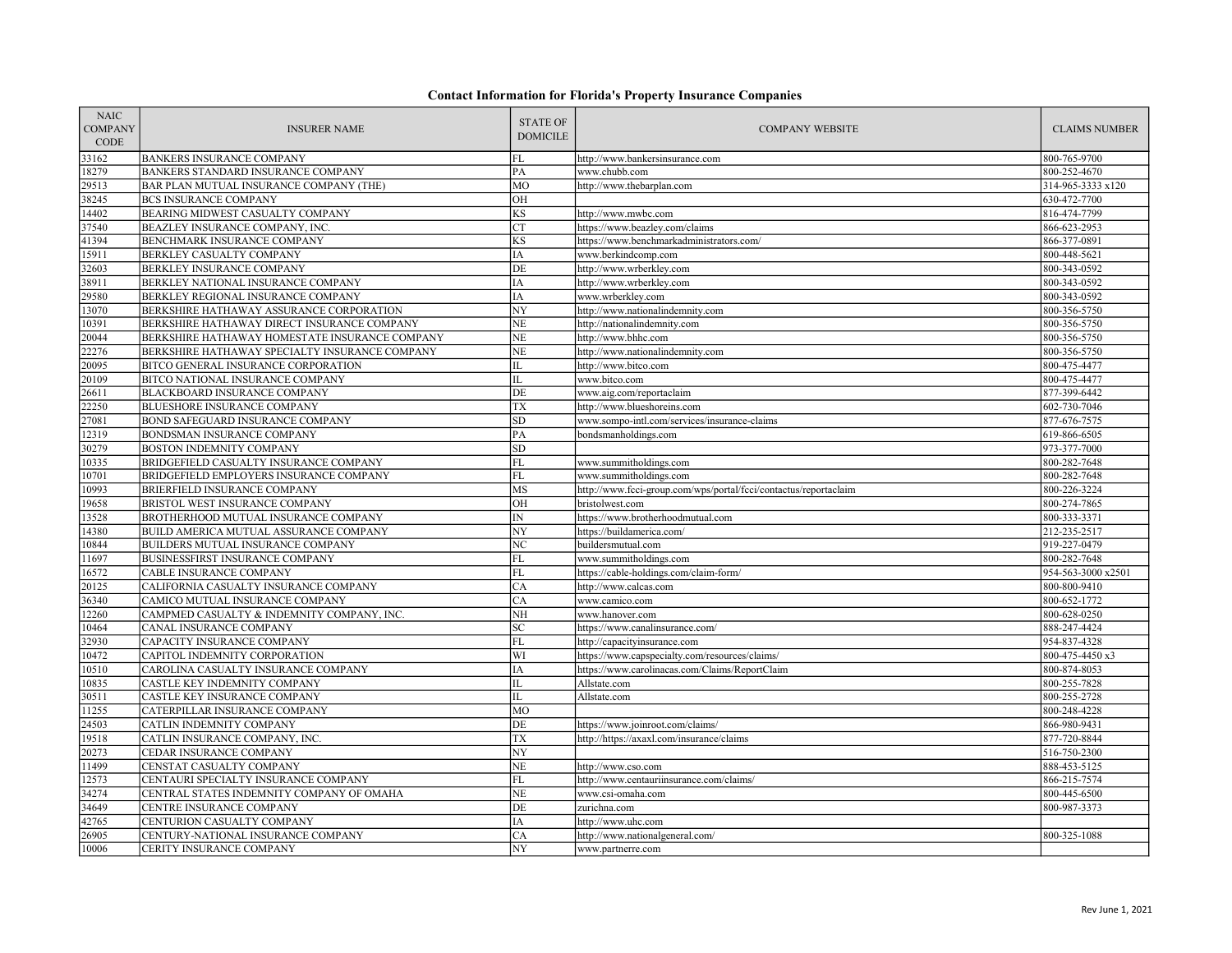| <b>NAIC</b><br><b>COMPANY</b><br><b>CODE</b> | <b>INSURER NAME</b>                               | <b>STATE OF</b><br><b>DOMICILE</b> | <b>COMPANY WEBSITE</b>                                | <b>CLAIMS NUMBER</b> |
|----------------------------------------------|---------------------------------------------------|------------------------------------|-------------------------------------------------------|----------------------|
| 10642                                        | CHEROKEE INSURANCE COMPANY                        | MI                                 |                                                       | 800-201-0450 x3404   |
| 22810                                        | CHICAGO INSURANCE COMPANY                         | IL                                 | https://www.agcs.allianz.com/claims                   | 800-558-1606         |
| 16356                                        | CHIRON INSURANCE COMPANY                          | IA                                 | www.phmic.com                                         | 800-247-5930         |
| 12777                                        | CHUBB INDEMNITY INSURANCE COMPANY                 | NY                                 | www.chubb.com                                         | 800-252-4670         |
| 10052                                        | CHUBB NATIONAL INSURANCE COMPANY                  | ${\rm IN}$                         | www.chubb.com                                         | 800-252-4670         |
| 10669                                        | CHURCH INSURANCE COMPANY                          | NY                                 | www.cpg.org                                           | 800-223-5705         |
| 18767                                        | CHURCH MUTUAL INSURANCE COMPANY, S.I.             | WI                                 | http://www.churchmutual.com                           | 800-554-2642         |
| 22004                                        | CIM INSURANCE CORPORATION                         | MI                                 | https://www.ally.com/contact-us/dealer/insurance.html | 800-729-4622         |
| 20400                                        | CIMARRON INSURANCE COMPANY, INC.                  | AZ                                 | https://cimarronins.com/file-a-claim/                 | 877-296-6378         |
| 41335                                        | CITY NATIONAL INSURANCE COMPANY                   | <b>TX</b>                          | http://statenational.com                              | 800-877-4567         |
| 20532                                        | CLARENDON NATIONAL INSURANCE COMPANY              | TX                                 | https://www.qrm-inc.com                               | 800-845-2724         |
| 28860                                        | CLEAR BLUE INSURANCE COMPANY                      | IL                                 | http://www.clearblueinsurancegroup.com                | 787-339-2100         |
| 15563                                        | CLEAR SPRING PROPERTY AND CASUALTY COMPANY        | <b>TX</b>                          |                                                       | 631-617-3990         |
| 12356                                        | CM REGENT INSURANCE COMPANY                       | PA                                 | www.cmregent.com                                      | 844-480-0709         |
| 31887                                        | COFACE NORTH AMERICA INSURANCE COMPANY            | MA                                 | http://https://cofanet.coface.com/en-us/login         |                      |
| 34347                                        | COLONIAL AMERICAN CASUALTY AND SURETY COMPANY     | IL                                 | www.zurichna.com                                      | 800-987-3373         |
| 10758                                        | COLONIAL SURETY COMPANY                           | PA                                 | colonialsurety.com                                    | 201-573-8788         |
| 36927                                        | COLONY SPECIALTY INSURANCE COMPANY                | OН                                 | http://www.argolimited.com/claims/                    | 833-240-4128         |
| 41785                                        | COLORADO CASUALTY INSURANCE COMPANY               | NH                                 | www.safeco.com                                        | 800-332-3226         |
| 27812                                        | COLUMBIA INSURANCE COMPANY                        | NE.                                | http://www.nationalindemnity.com                      | 800-356-5750         |
| 19410                                        | COMMERCE AND INDUSTRY INSURANCE COMPANY           | NY                                 | www.aig.com/reportaclaim                              | 877-399-6442         |
| 10220                                        | COMMONWEALTH INSURANCE COMPANY OF AMERICA         | DE                                 | www.accelins.com                                      | 833-248-9200         |
| 32190                                        | CONSTITUTION INSURANCE COMPANY                    | NY                                 | www.notapplicable.com                                 | 844-448-1800         |
| 20443                                        | CONTINENTAL CASUALTY COMPANY                      | IL                                 | https://www.cna.com/web/guest/cna/reportaclaim        | 877-262-2727         |
| 35939                                        | CONTINENTAL DIVIDE INSURANCE COMPANY              | CO                                 | http://www.bhhc.com                                   | 800-356-5750         |
| 39551                                        | CONTINENTAL HERITAGE INSURANCE COMPANY            | FL                                 | https://continentalheritage.com/contact/              | 877-645-4871         |
| 28258                                        | CONTINENTAL INDEMNITY COMPANY                     | IA                                 | www.auw.com                                           | 877-234-4420         |
| 35289                                        | CONTINENTAL INSURANCE COMPANY                     | PA                                 | https://www.cna.com/web/guest/cna/reportaclaim        | 877-262-2727         |
| 37206                                        | CONTRACTORS BONDING & INSURANCE COMPANY           | IL                                 | www.rlicorp.com                                       | 800-444-0406         |
| 10499                                        | COREPOINTE INSURANCE COMPANY                      | DE                                 | http://www.amtrustfinancial.com                       | 866-272-9267         |
| 26492                                        | COURTESY INSURANCE COMPANY                        | FL                                 | www.mygapclaim.com                                    | 954-429-2574         |
| 18961                                        | CRESTBROOK INSURANCE COMPANY                      | OН                                 | www.nationwide.com                                    | 800-421-3535         |
| 31348                                        | CRUM & FORSTER INDEMNITY COMPANY                  | DE                                 | www.cfins.com                                         | 800-690-5520         |
| 10847                                        | CUMIS INSURANCE SOCIETY, INC.                     | IA                                 | www.cunamutual.com                                    | 800-637-2676         |
| 10953                                        | CYPRESS PROPERTY & CASUALTY INSURANCE COMPANY     | FL                                 | www.cypressig.com                                     | 877-560-5224         |
| 35483                                        | DAILY UNDERWRITERS OF AMERICA                     | PA                                 | https://www.duoa.com                                  |                      |
| 21164                                        | DAIRYLAND INSURANCE COMPANY                       | WI                                 | www.sentry.com                                        | 800-338-2487         |
| 16705                                        | DEALERS ASSURANCE COMPANY                         | OH                                 | www.dealersassurance.com                              | 800-282-8913         |
| 42587                                        | DEPOSITORS INSURANCE COMPANY                      | IA                                 | www.nationwide.com                                    | 800-421-3535         |
| 12718                                        | DEVELOPERS SURETY AND INDEMNITY COMPANY           | CA                                 | www.amtrustfinancial.com                              | 949-263-3300         |
| 42048                                        | DIAMOND STATE INSURANCE COMPANY                   | IN                                 | www.globalindemnity.ky                                | 800-788-4780         |
| 34711                                        | DIGITAL ADVANTAGE INSURANCE COMPANY               | RI                                 | cwells@munichre.com                                   | 609-751-1462         |
| 29530                                        | DIGITAL AFFECT INSURANCE COMPANY                  | NY                                 | cwells@munichre.com                                   | 609-751-1462         |
| 16561                                        | DIGITAL EDGE INSURANCE COMPANY                    | DE                                 | cwells@munichre.com                                   | 609-751-1462         |
| 42781                                        | DIRECT GENERAL INSURANCE COMPANY                  | $\ensuremath{\text{IN}}$           | www.nationalgeneral.com                               | 800-325-1088         |
| 23736                                        | DIRECT NATIONAL INSURANCE COMPANY                 | $\overline{NC}$                    | www.nationalgeneral.com                               | 800-325-1088         |
| 36463                                        | DISCOVER PROPERTY & CASUALTY INSURANCE COMPANY    | <b>CT</b>                          | http://www.travelers.com                              | 800-252-4633         |
| 34495                                        | DOCTORS COMPANY, AN INTERINSURANCE EXCHANGE (THE) | CA                                 | www.thedoctors.com                                    | 800-421-2368         |
| 33499                                        | DORINCO REINSURANCE COMPANY                       | MI                                 |                                                       | 989-636-4322         |
| 13019                                        | EASTERN ADVANTAGE ASSURANCE COMPANY               | PA                                 | easternalliance.com                                   | 855-533-3444         |
| 10724                                        | EASTERN ALLIANCE INSURANCE COMPANY                | PA                                 | easternalliance.com                                   | 855-833-3444         |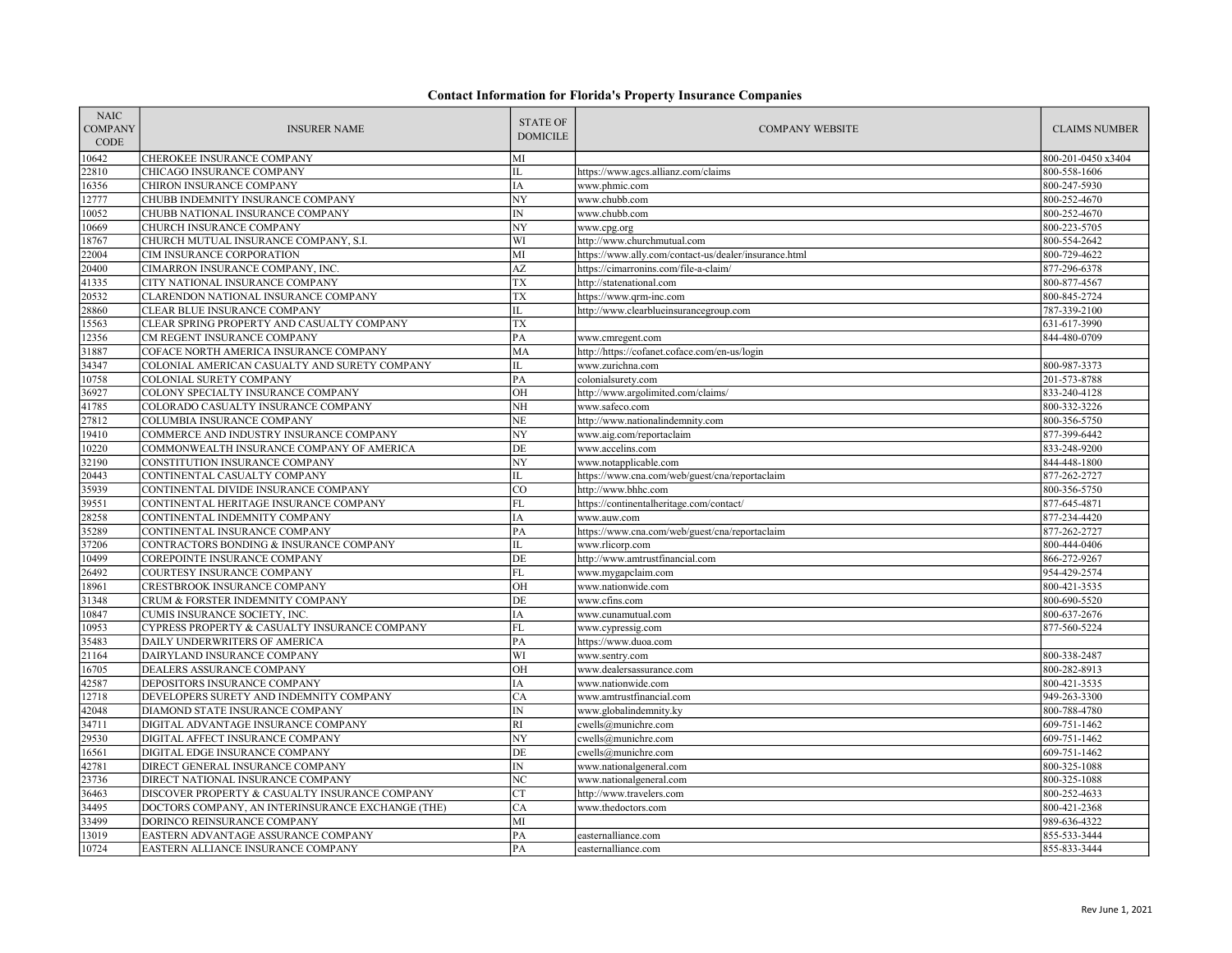| <b>NAIC</b><br><b>COMPANY</b><br><b>CODE</b> | <b>INSURER NAME</b>                                                                  | <b>STATE OF</b><br><b>DOMICILE</b> | <b>COMPANY WEBSITE</b>                                                                                                               | <b>CLAIMS NUMBER</b>         |
|----------------------------------------------|--------------------------------------------------------------------------------------|------------------------------------|--------------------------------------------------------------------------------------------------------------------------------------|------------------------------|
| 28649                                        | EASTERN ATLANTIC INSURANCE COMPANY                                                   | PA                                 | http://easternatlanticins.com/products/                                                                                              | 866-239-2455                 |
| 14702                                        | EASTGUARD INSURANCE COMPANY                                                          | PA                                 | http://www.guard.com/                                                                                                                | 570-825-9900                 |
| 22926                                        | ECONOMY FIRE AND CASUALTY COMPANY                                                    | IL                                 | www.metlife.com                                                                                                                      | 800-854-6011                 |
| 38067                                        | ECONOMY PREFERRED INSURANCE COMPANY                                                  | IL                                 | www.metlife.com                                                                                                                      | 800-854-6011                 |
| 40649                                        | ECONOMY PREMIER ASSURANCE COMPANY                                                    | $\Pi$ .                            | www.metlife.com                                                                                                                      | 800-854-6011                 |
| 12482                                        | EDISON INSURANCE COMPANY                                                             | <b>FL</b>                          | www.edisoninsurance.com                                                                                                              | 888-683-7971                 |
| 21261                                        | ELECTRIC INSURANCE COMPANY                                                           | MA                                 | www.electricinsurance.com                                                                                                            | 800-227-2757                 |
| 25186                                        | EMC PROPERTY & CASUALTY COMPANY                                                      | IA                                 | https://www.emcins.com/emc/default.asp?deviceSite=df                                                                                 | 888-362-2255                 |
| 21326                                        | EMPIRE FIRE AND MARINE INSURANCE COMPANY                                             | IL                                 | www.zurichna.com                                                                                                                     | 800-987-3373                 |
| 25402                                        | EMPLOYERS ASSURANCE COMPANY                                                          | FL                                 | http://www.employers.com/business/how to report a claim.aspx                                                                         | 888-682-6671                 |
| 11512                                        | EMPLOYERS COMPENSATION INSURANCE COMPANY                                             | CA                                 | http://www.employers.com/business/how to report a claim.aspx                                                                         | 888-682-6671                 |
| 10640                                        | EMPLOYERS INSURANCE COMPANY OF NEVADA                                                | NV                                 | http://www.employers.com/business/how to report a claim.aspx                                                                         | 888-682-6671                 |
| 21458                                        | EMPLOYERS INSURANCE COMPANY OF WAUSAU                                                | WI                                 | www.safeco.com                                                                                                                       | 800-332-3226                 |
| 21415                                        | EMPLOYERS MUTUAL CASUALTY COMPANY                                                    | IA                                 | www.emcins.com/emc/default.asp?devicesite=df                                                                                         | 888-362-2255                 |
| 10346                                        | EMPLOYERS PREFERRED INSURANCE COMPANY                                                | <b>FL</b>                          | http://www.employers.com/business/how to report claim.aspx                                                                           | 888-682-6671                 |
| 10641                                        | ENDURANCE AMERICAN INSURANCE COMPANY                                                 | DE                                 | www.sompo-intl.com/services/insurance-claims                                                                                         | 877-676-7575                 |
| 11551                                        | ENDURANCE ASSURANCE CORPORATION                                                      | DE                                 | www.sompo-intl.com/services/insurance-claims                                                                                         | 877-676-7575                 |
| 28746                                        | EQUITY INSURANCE COMPANY                                                             | <b>TX</b>                          | www.pearlholding.com                                                                                                                 | 954-587-2299                 |
| 13634                                        | ESSENT GUARANTY, INC.                                                                | PA                                 | www.essent.us                                                                                                                        | 877-331-9077                 |
| 37915                                        | ESSENTIA INSURANCE COMPANY                                                           | MO                                 | http://www.markel.com/claims                                                                                                         | 800-362-7535                 |
| 25712                                        | ESURANCE INSURANCE COMPANY                                                           | WI                                 | www.esurance.com                                                                                                                     | 800-378-7262                 |
| 30210                                        | ESURANCE PROPERTY & CASUALTY INSURANCE COMPANY                                       | WI                                 | www.esurance.com                                                                                                                     | 800-378-7262                 |
| 20516                                        | EULER HERMES NORTH AMERICA INSURANCE COMPANY                                         | <b>MD</b>                          | https://www.eulerhermes.com/en US/resources/faq/help-with-claim.html                                                                 | 877-883-3224                 |
| 16044                                        | EVEREST DENALI INSURANCE COMPANY                                                     | DE                                 | http://www.floir.com                                                                                                                 | 866-287-1736                 |
| 10120                                        | EVEREST NATIONAL INSURANCE COMPANY                                                   | DE                                 | http://www.everestre.com                                                                                                             | 855-351-6576                 |
| 16045                                        | EVEREST PREMIER INSURANCE COMPANY                                                    | DE                                 | http://www.everestre.com                                                                                                             | 855-351-6576                 |
| 26921                                        | EVEREST REINSURANCE COMPANY                                                          | DE                                 | http://www.everestre.com                                                                                                             | 855-351-6576                 |
| 12750                                        | EVERGREEN NATIONAL INDEMNITY COMPANY                                                 | OH                                 | evergreen-national.com                                                                                                               | 440-229-3420                 |
| 24961                                        | EVERSPAN INSURANCE COMPANY                                                           | AZ                                 | www.ambac.com                                                                                                                        | 800-221-1854                 |
| 10003                                        | EXCESS SHARE INSURANCE CORPORATION                                                   | OH                                 | www.excessshare.com                                                                                                                  | 800-521-6342                 |
| 35181                                        | EXECUTIVE RISK INDEMNITY INC.                                                        | DE                                 | www.chubb.com                                                                                                                        | 800-252-4670                 |
| 40029                                        | <b>EXPLORER INSURANCE COMPANY</b>                                                    | CA                                 | www.icwgroup.com                                                                                                                     | 407-804-6376 x46376          |
| 21482                                        | FACTORY MUTUAL INSURANCE COMPANY                                                     | RI                                 | https://www.fmglobal.com                                                                                                             | 877-639-5677                 |
| 35157                                        | FAIR AMERICAN INSURANCE AND REINSURANCE COMPANY                                      | NY                                 | https://www.englemartin.com/                                                                                                         | 888-239-7872                 |
| 31925                                        | FALLS LAKE NATIONAL INSURANCE COMPANY                                                | OH                                 | www.fallslakeins.com                                                                                                                 | 866-459-1349                 |
| 14432                                        | FAMILY SECURITY INSURANCE COMPANY, INC.                                              | <b>FL</b>                          | https://www.upcinsurance.com/policyholders/claims-center                                                                             | 888-256-3378                 |
| 21652                                        | FARMERS INSURANCE EXCHANGE                                                           | CA                                 | Farmers.com                                                                                                                          | 800-435-7764                 |
| 13897<br>43699                               | FARMERS MUTUAL HAIL INSURANCE COMPANY OF IOWA<br>FARMERS SPECIALTY INSURANCE COMPANY | IA<br>MI                           | http://www.fmh.com/                                                                                                                  | 800-000-0000<br>800-435-7764 |
|                                              |                                                                                      | <b>CT</b>                          | farmers.com                                                                                                                          |                              |
| 41483                                        | FARMINGTON CASUALTY COMPANY                                                          | <b>FL</b>                          | http://www.travelers.com/claims                                                                                                      | 800-252-4633                 |
| 12842<br>33472                               | FCCI ADVANTAGE INSURANCE COMPANY<br>FCCI COMMERCIAL INSURANCE COMPANY                | FL                                 | http://www.fcci-group.com/wps/portal/fcci/contactus/reportaclaim<br>http://www.fcci-group.com/wps/portal/fcci/contactus/reportaclaim | 800-226-3224<br>800-226-3224 |
| 10178                                        | FCCI INSURANCE COMPANY                                                               | <b>FL</b>                          |                                                                                                                                      | 800-226-3224                 |
| 12441                                        | FD INSURANCE COMPANY                                                                 | <b>FL</b>                          | http://www.fcci-group.com/wps/portal/fcci/contactus/reportaclaim<br>https://www.norcal-group.com/claims                              | 844-466-7225                 |
| 20281                                        | FEDERAL INSURANCE COMPANY                                                            | IN                                 | www.chubb.com                                                                                                                        | 800-252-4670                 |
| 13935                                        |                                                                                      | MN                                 | http://www.federatedinsurance.com                                                                                                    |                              |
| 16024                                        | FEDERATED MUTUAL INSURANCE COMPANY<br>FEDERATED RESERVE INSURANCE COMPANY            | <b>MN</b>                          | http://www.federatedinsurance.com                                                                                                    | 888-333-4949<br>888-333-4949 |
| 11118                                        | FEDERATED RURAL ELECTRIC INSURANCE EXCHANGE                                          | <b>KS</b>                          | http://www.federatedrural.com                                                                                                        | 913-541-2916                 |
| 28304                                        | FEDERATED SERVICE INSURANCE COMPANY                                                  | <b>MN</b>                          | http://www.federatedinsurance.com                                                                                                    | 888-333-4949                 |
| 10790                                        | FEDNAT INSURANCE COMPANY                                                             | FL                                 | https://www.fednat.com/claims/report-claim/                                                                                          | 800-293-2532                 |
| 10385                                        | FFVA MUTUAL INSURANCE CO.                                                            | FL                                 | www.ffvamutual.com                                                                                                                   | 800-226-0666                 |
|                                              |                                                                                      |                                    |                                                                                                                                      |                              |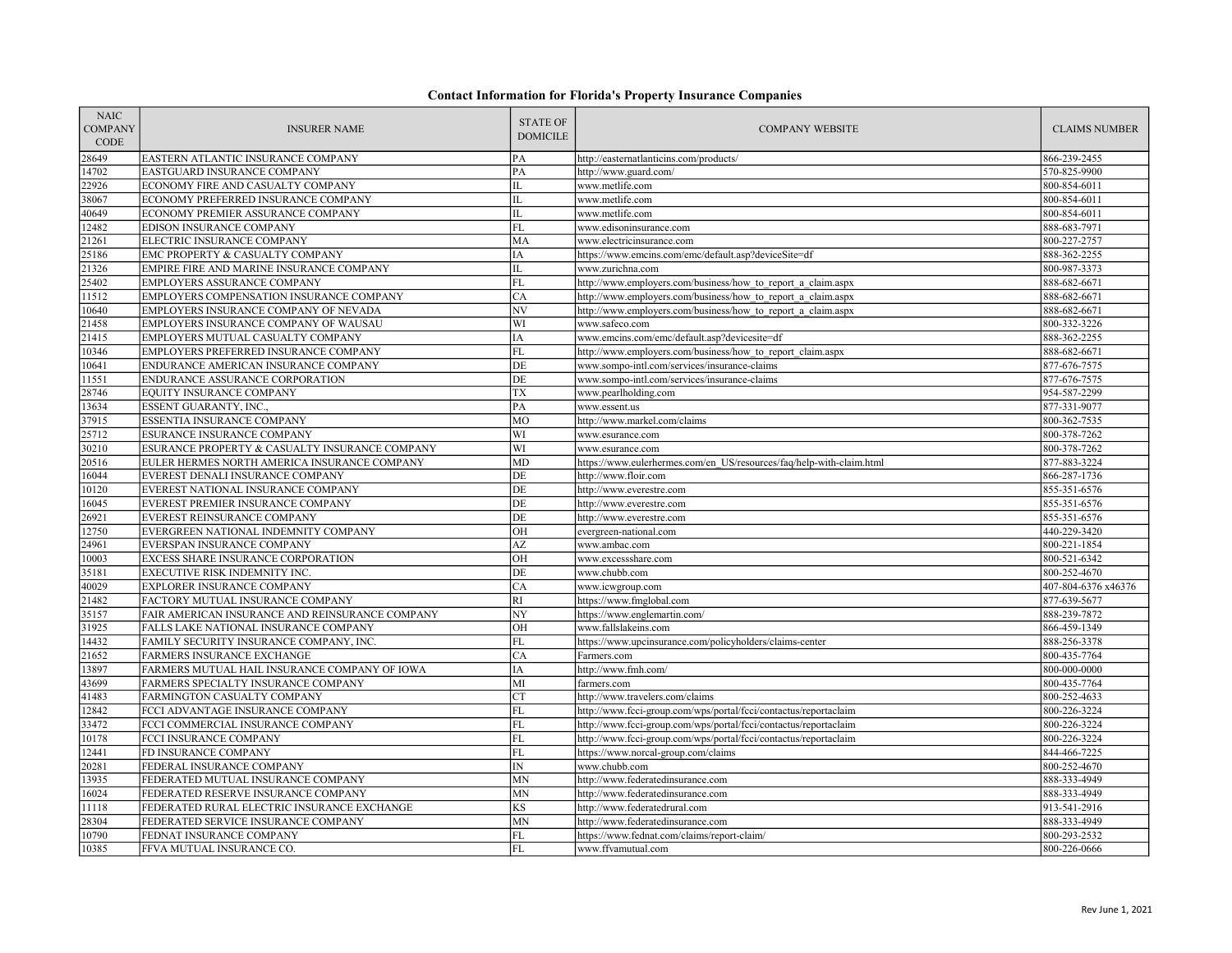| <b>NAIC</b><br><b>COMPANY</b><br><b>CODE</b> | <b>INSURER NAME</b>                                             | <b>STATE OF</b><br><b>DOMICILE</b> | <b>COMPANY WEBSITE</b>                             | <b>CLAIMS NUMBER</b>         |
|----------------------------------------------|-----------------------------------------------------------------|------------------------------------|----------------------------------------------------|------------------------------|
| 10699                                        | FHM INSURANCE COMPANY                                           | FL                                 | www.fhmic.com                                      | 888-346-3461                 |
| 39306                                        | FIDELITY AND DEPOSIT COMPANY OF MARYLAND                        | IL                                 | www.zurichna.com                                   | 800-987-3373                 |
| 35386                                        | FIDELITY AND GUARANTY INSURANCE COMPANY                         | IA                                 | http://www.travelers.com                           | 800-252-4633                 |
| 25879                                        | FIDELITY AND GUARANTY INSURANCE UNDERWRITERS, INC.              | WI                                 | http://www.travelers.com                           | 800-252-4633                 |
| 35009                                        | FINANCIAL CASUALTY & SURETY, INC.                               | TX                                 | http://WWW.fcsurety.com                            | 713-351-8436                 |
| 31453                                        | FINANCIAL PACIFIC INSURANCE COMPANY                             | CA                                 | http://www.ufginsurance.com                        | 800-343-9131                 |
| 21660                                        | FIRE INSURANCE EXCHANGE                                         | CA                                 | farmers.com                                        | 800-435-7764                 |
| 21873                                        | FIREMAN'S FUND INSURANCE COMPANY                                | CA                                 | https://www.agcs.allianz.com/claims                | 800-558-1606                 |
| 10336                                        | FIRST ACCEPTANCE INSURANCE COMPANY, INC.                        | <b>TX</b>                          | http://www.acceptanceinsurance.com/report-a-claim/ | 800-779-2103                 |
| 37710                                        | FIRST AMERICAN PROPERTY & CASUALTY INSURANCE COMPANY            | CA                                 | http://www.fapcig.com                              | 888-922-5344                 |
| 29980                                        | FIRST COLONIAL INSURANCE COMPANY                                | ${\rm FL}$                         | http://allstate.com                                | 800-225-7828                 |
| 13990                                        | FIRST COMMUNITY INSURANCE COMPANY                               | FL                                 | http://www.bankersinsurance.com                    | 800-765-9700                 |
| 10351                                        | FIRST DAKOTA INDEMNITY COMPANY                                  | ${\rm SD}$                         | http://rascompanies.com                            | 800-732-1486                 |
| 11177                                        | FIRST FINANCIAL INSURANCE COMPANY                               | IL                                 | www.ifgcompanies.com                               | 860-756-7771                 |
| 10647                                        | FIRST FLORIDIAN AUTO AND HOME INSURANCE COMPANY                 | $\overline{FL}$                    | http://www.travelers.com/claims                    | 800-252-4633                 |
| 10676                                        | FIRST GUARD INSURANCE COMPANY                                   | $\mathbf{A}\mathbf{Z}$             | http://www.1stguard.com                            | 800-441-4511                 |
| 38326                                        | FIRST INDEMNITY OF AMERICA INSURANCE COMPANY                    | $_{\rm NJ}$                        | http://www.fiagroup.com                            | 973-402-1200 x3414           |
| 33588                                        | FIRST LIBERTY INSURANCE CORPORATION (THE)                       | IL                                 | https://www.libertymutual.com/claims-center        | 844-339-7452                 |
| 24724                                        | FIRST NATIONAL INSURANCE COMPANY OF AMERICA                     | NH                                 | www.safeco.com                                     | 800-332-3226                 |
| 10859                                        | FIRST NONPROFIT INSURANCE COMPANY                               | $\rm{DE}$                          | www.amtrustfinancial.com                           | 866-272-9267                 |
| 33383                                        | FIRST PROFESSIONALS INSURANCE COMPANY, INC                      | FL                                 | www.thedoctors.com                                 | 800-421-2368                 |
| 10897                                        | FIRST PROTECTIVE INSURANCE COMPANY                              | FL                                 | https://www.frontlineinsurance.com/                | 800-675-0145                 |
| 13648                                        | FLORIDA FAMILY HOME INSURANCE COMPANY                           | $\mathbf{FL}$                      | http://www.floridafamily.com                       | 888-486-4663                 |
| 10688                                        | FLORIDA FAMILY INSURANCE COMPANY                                | FL                                 | http://www.floridafamily.com                       | 888-486-4663                 |
| 31216                                        | FLORIDA FARM BUREAU CASUALTY INSURANCE COMPANY                  | FL                                 | http://floridafarmbureau.com/report-claim          | 866-275-7322                 |
| 21817                                        | FLORIDA FARM BUREAU GENERAL INSURANCE COMPANY                   | <b>FL</b>                          | http://floridafarmbureau.com/report-claim          | 866-275-7322                 |
| 34150                                        | FLORIDA LAWYERS MUTUAL INSURANCE COMPANY                        | ${\rm FL}$                         |                                                    | 800-633-6458                 |
| 10132                                        | FLORIDA PENINSULA INSURANCE COMPANY                             | FL                                 | www.floridapeninsula.com                           | 866-549-9672                 |
| 33278                                        | FLORISTS' INSURANCE COMPANY                                     | IL                                 | www.hortica.com                                    | 800-338-2487                 |
| 13978                                        | FLORISTS' MUTUAL INSURANCE COMPANY                              | IL                                 | http://www.hortica.com                             | 800-338-2487                 |
| 36781                                        | FMH AG RISK INSURANCE COMPANY                                   | IA                                 | http://www.fmh.com/                                |                              |
| 11185                                        | FOREMOST INSURANCE COMPANY                                      | MI                                 | Foremost.com                                       | 800-435-7764                 |
| 11800                                        | FOREMOST PROPERTY AND CASUALTY INSURANCE COMPANY                | MI<br>$\overline{M}$               | Foremost.com                                       | 800-435-7764                 |
| 41513                                        | FOREMOST SIGNATURE INSURANCE COMPANY                            |                                    | Foremost.com                                       | 800-435-7764                 |
| 10941<br>10801                               | FORESTRY MUTUAL INSURANCE COMPANY<br>FORTRESS INSURANCE COMPANY | NC<br>IL                           | www.aegisadm.com<br>https://www.dds4dds.com        | 800-849-7788<br>800-522-6675 |
| 11600                                        | FRANK WINSTON CRUM INSURANCE COMPANY                            | FL                                 | www.fwcruminsurance.com                            | 888-552-6654                 |
| 13986                                        | FRANKENMUTH MUTUAL INSURANCE COMPANY                            | MI                                 | http://https://www.fmins.com/claims                | 800-234-4433                 |
| 22209                                        | FREEDOM SPECIALTY INSURANCE COMPANY                             | OH                                 | www.nationwide.com                                 | 800-421-3535                 |
| 21253                                        | GARRISON PROPERTY AND CASUALTY INSURANCE COMPANY                | <b>TX</b>                          | www.usaa.com                                       | 800-531-8722                 |
| 28339                                        | GATEWAY INSURANCE COMPANY                                       | IL                                 | https://www.gatewayinsurancecompany.com            | 844-282-7733                 |
| 41491                                        | <b>GEICO CASUALTY COMPANY</b>                                   | $\overline{MD}$                    | www.geico.com                                      | 800-841-3000                 |
| 35882                                        | GEICO GENERAL INSURANCE COMPANY                                 | MD                                 | www.geico.com                                      | 800-841-3000                 |
| 22055                                        | <b>GEICO INDEMNITY COMPANY</b>                                  | <b>MD</b>                          | www.geico.com                                      | 800-841-3000                 |
| 37923                                        | GEICO MARINE INSURANCE COMPANY                                  | MD                                 | www.boatus.com/account                             | 800-937-1937                 |
| 24414                                        | GENERAL CASUALTY COMPANY OF WISCONSIN                           | WI                                 | http://qbe.com/us                                  | 844-723-2524                 |
| 24732                                        | GENERAL INSURANCE COMPANY OF AMERICA                            | NH                                 | www.libertymutual.com                              | 844-825-2467                 |
| 22039                                        | GENERAL REINSURANCE CORPORATION                                 | DE                                 | www.genre.com                                      | 203-328-6027                 |
| 39322                                        | GENERAL SECURITY NATIONAL INSURANCE COMPANY                     | NY                                 | http://www.scor.com                                | 212-480-1900                 |
| 11967                                        | GENERAL STAR NATIONAL INSURANCE COMPANY                         | $\rm{DE}$                          | www.generalstar.com/claims                         | 203-328-5700 x5700           |
| 11231                                        | <b>GENERALI - U. S. BRANCH</b>                                  | NY                                 | www.Generaliusa.com                                | 212-602-7635 x7635           |
|                                              |                                                                 |                                    |                                                    |                              |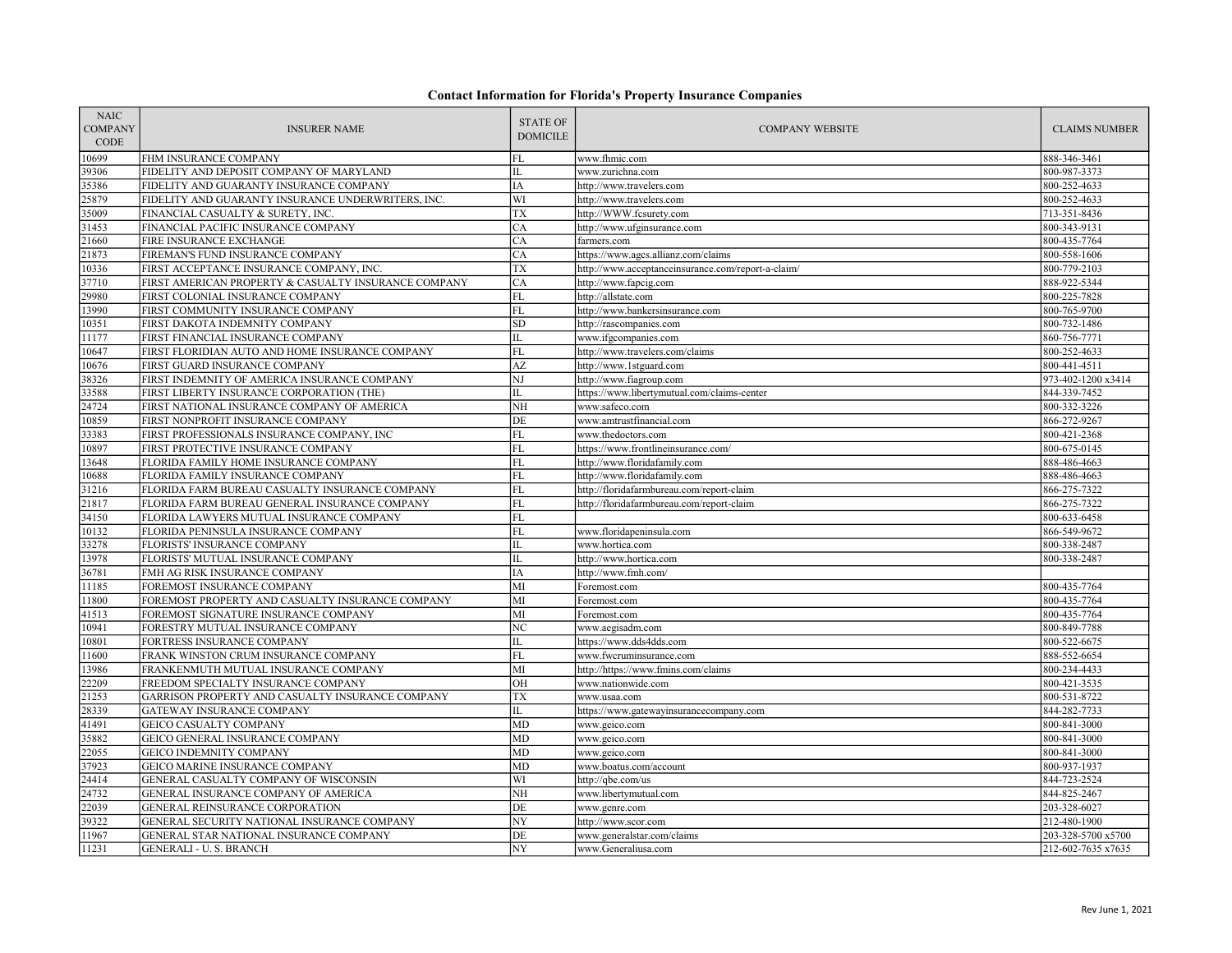| <b>NAIC</b><br><b>COMPANY</b><br>CODE | <b>INSURER NAME</b>                                               | <b>STATE OF</b><br><b>DOMICILE</b> | <b>COMPANY WEBSITE</b>                       | <b>CLAIMS NUMBER</b> |
|---------------------------------------|-------------------------------------------------------------------|------------------------------------|----------------------------------------------|----------------------|
| 38962                                 | <b>GENESIS INSURANCE COMPANY</b>                                  | DE                                 | http://www.genesisinsurance.com              | 800-431-9994         |
| 37095                                 | GENWORTH FINANCIAL ASSURANCE CORPORATION                          | NC                                 | https://miservicing.genworth.com             | 800-334-9270         |
| 38458                                 | GENWORTH MORTGAGE INSURANCE CORPORATION                           | NC                                 | https://miservicing.genworth.com             | 800-334-9270         |
| 16675                                 | GENWORTH MORTGAGE INSURANCE CORPORATION OF NORTH CAROLINAINC      |                                    | https://miservicing.genworth.com             | 800-334-9270         |
| 12254                                 | <b>GLENCAR INSURANCE COMPANY</b>                                  | WI                                 |                                              |                      |
| 1092                                  | GLOBAL LIBERTY INSURANCE COMPANY OF NEW YORK                      | NY                                 | http://www.atlas-fin.com                     | 800-897-2551         |
| 22063                                 | GOVERNMENT EMPLOYEES INSURANCE COMPANY                            | <b>MD</b>                          | www.geico.com                                | 800-841-3000         |
| 16870                                 | GRANADA INSURANCE COMPANY                                         | FL                                 | www.granadainsurance.com                     | 305-554-0353         |
| 26310                                 | <b>GRANITE RE, INC.</b>                                           | OK                                 | www.granitere.com                            | 800-440-5953         |
| 23809                                 | <b>GRANITE STATE INSURANCE COMPANY</b>                            | IL                                 | www.aig.com/reportaclaim                     | 877-399-6442         |
| 25984                                 | GRAPHIC ARTS MUTUAL INSURANCE COMPANY                             | NY                                 |                                              | 800-216-1420         |
| 36307                                 | <b>GRAY INSURANCE COMPANY (THE)</b>                               | LA                                 | www.grayinsco.com                            | 504-888-7790         |
| 26832                                 | GREAT AMERICAN ALLIANCE INSURANCE COMPANY                         | OH                                 | www.greatamericaninsurancegroup.com          | 844-424-4669         |
| 26344                                 | GREAT AMERICAN ASSURANCE COMPANY                                  | OH                                 | www.greatamericaninsurancegroup.com          | 844-424-4669         |
| 39896                                 | GREAT AMERICAN CASUALTY INSURANCE COMPANY                         | OH                                 | www.greatamericaninsurancegroup.com          | 844-424-4669         |
| 10646                                 | GREAT AMERICAN CONTEMPORARY INSURANCE COMPANY                     | OH                                 | www.greatamericaninsurancegroup.com          | 844-424-4669         |
| 16691                                 | GREAT AMERICAN INSURANCE COMPANY                                  | OH                                 | www.greatamericaninsurancegroup.com          | 844-424-4669         |
| 22136                                 | GREAT AMERICAN INSURANCE COMPANY OF NEW YORK                      | NY                                 | www.greatamericaninsurancegroup.com          | 844-424-4669         |
| 31135                                 | GREAT AMERICAN SECURITY INSURANCE COMPANY                         | OH                                 | www.greatamericaninsurancegroup.com          | 844-424-4669         |
| 33723                                 | GREAT AMERICAN SPIRIT INSURANCE COMPANY                           | OH                                 | www.greatamericaninsurancegroup.com          | 844-424-4669         |
| 25224                                 | <b>GREAT DIVIDE INSURANCE COMPANY</b>                             | ND                                 | www.wrberkley.com                            | 800-343-0592         |
| 18694                                 | GREAT MIDWEST INSURANCE COMPANY                                   | TX                                 | www.hiig.com                                 | 800-829-8165         |
| 20303                                 | GREAT NORTHERN INSURANCE COMPANY                                  | IN                                 | www.chubb.com                                | 800-252-4670         |
| 12982                                 | GREAT PLAINS CASUALTY, INC.                                       | IΑ                                 | https://greatplainscasualty.com              | 866-503-2778         |
| 11371                                 | GREAT WEST CASUALTY COMPANY                                       | <b>NE</b>                          |                                              | 800-228-8040         |
| 22322                                 | <b>GREENWICH INSURANCE COMPANY</b>                                | DE                                 | http://https://axaxl.com/insurance/claims    | 877-720-8844         |
| 36650                                 | GUARANTEE COMPANY OF NORTH AMERICA USA (THE)                      | MI                                 | www.theguaranteeus.com                       | 866-328-0567 x66018  |
| 42331                                 | GUIDEONE AMERICA INSURANCE COMPANY                                | <b>IA</b>                          | www.guideone.com/claims                      | 888-748-4326         |
| 42803                                 | GUIDEONE ELITE INSURANCE COMPANY                                  | IΑ                                 | www.guideone.com/claims                      |                      |
| 15032                                 | GUIDEONE MUTUAL INSURANCE COMPANY                                 | IA                                 | www.guideone.com/claims                      | 888-748-4326         |
| 14559                                 | GUIDEONE SPECIALTY MUTUAL INSURANCE COMPANY                       | IA                                 | www.guideone.com/claims                      | 888-748-4326         |
| 12237                                 | GULFSTREAM PROPERTY AND CASUALTY INSURANCE COMPANY                | FL                                 | http://www.gspcic.com                        | 866-485-3005         |
| 34037                                 | HALLMARK INSURANCE COMPANY                                        | AZ                                 | www.hallmarkgrp.com                          | 800-426-5119         |
| 36064                                 | HANOVER AMERICAN INSURANCE COMPANY (THE)                          | NH                                 | www.hanover.com                              | 800-628-0250         |
| 22292                                 | HANOVER INSURANCE COMPANY (THE)                                   | NH                                 | www.hanover.com                              | 800-628-0250         |
| 26433                                 | HARCO NATIONAL INSURANCE COMPANY                                  | IL                                 | http://www.iatinsurancegroup.com             | 866-969-3899         |
| 23582                                 | HARLEYSVILLE INSURANCE COMPANY                                    | $\overline{OH}$                    | www.nationwide.com                           | 800-421-3535         |
| 35696                                 | HARLEYSVILLE PREFERRED INSURANCE COMPANY                          | OH                                 | www.nationwide.com                           | 800-421-3535         |
| 26182                                 | HARLEYSVILLE WORCESTER INSURANCE COMPANY                          | OH                                 | www.nationwide.com                           | 800-421-3535         |
| 22357                                 | HARTFORD ACCIDENT AND INDEMNITY COMPANY                           | <b>CT</b>                          | http://thehartford.com                       |                      |
| 29424                                 | HARTFORD CASUALTY INSURANCE COMPANY                               | $\mathbb{IN}$                      | TheHartford.com                              |                      |
| 19682                                 | HARTFORD FIRE INSURANCE COMPANY                                   | <b>CT</b>                          | TheHartford.com                              |                      |
| 37478                                 | HARTFORD INSURANCE COMPANY OF THE MIDWEST                         | IN                                 | TheHartford.com                              |                      |
| 38261                                 | HARTFORD INSURANCE COMPANY OF THE SOUTHEAST                       | <b>CT</b>                          | https://www.thehartford.com/claims           | 860-547-5000         |
| 11452                                 | HARTFORD STEAM BOILER INSPECTION & INS. COMPANY                   | <b>CT</b>                          | www.hsb.com                                  | 888-472-5677         |
| 29890                                 | HARTFORD STEAM BOILER INSPECTION AND INSURANCE CO. OF CT (THE) CT |                                    | http://www.hsb.com                           | 888-472-5677         |
| 30104                                 | HARTFORD UNDERWRITERS INSURANCE COMPANY                           | <b>CT</b><br>IL                    | TheHartford.com                              |                      |
| 41343                                 | HDI GLOBAL INSURANCE COMPANY                                      | <b>CO</b>                          | https://www.hdi.global/us/en/services/claims | 866-484-2053         |
| 35904                                 | HEALTH CARE INDEMNITY, INC.                                       | OH                                 | www.healthcareindemnity,com                  | 615-344-5830         |
| 12233                                 | HEALTHCARE UNDERWRITERS GROUP, INC.                               |                                    | coverys.com                                  | 800-225-6168         |
| 32077                                 | HERITAGE CASUALTY INSURANCE COMPANY                               | KS                                 | heritagepci.com                              |                      |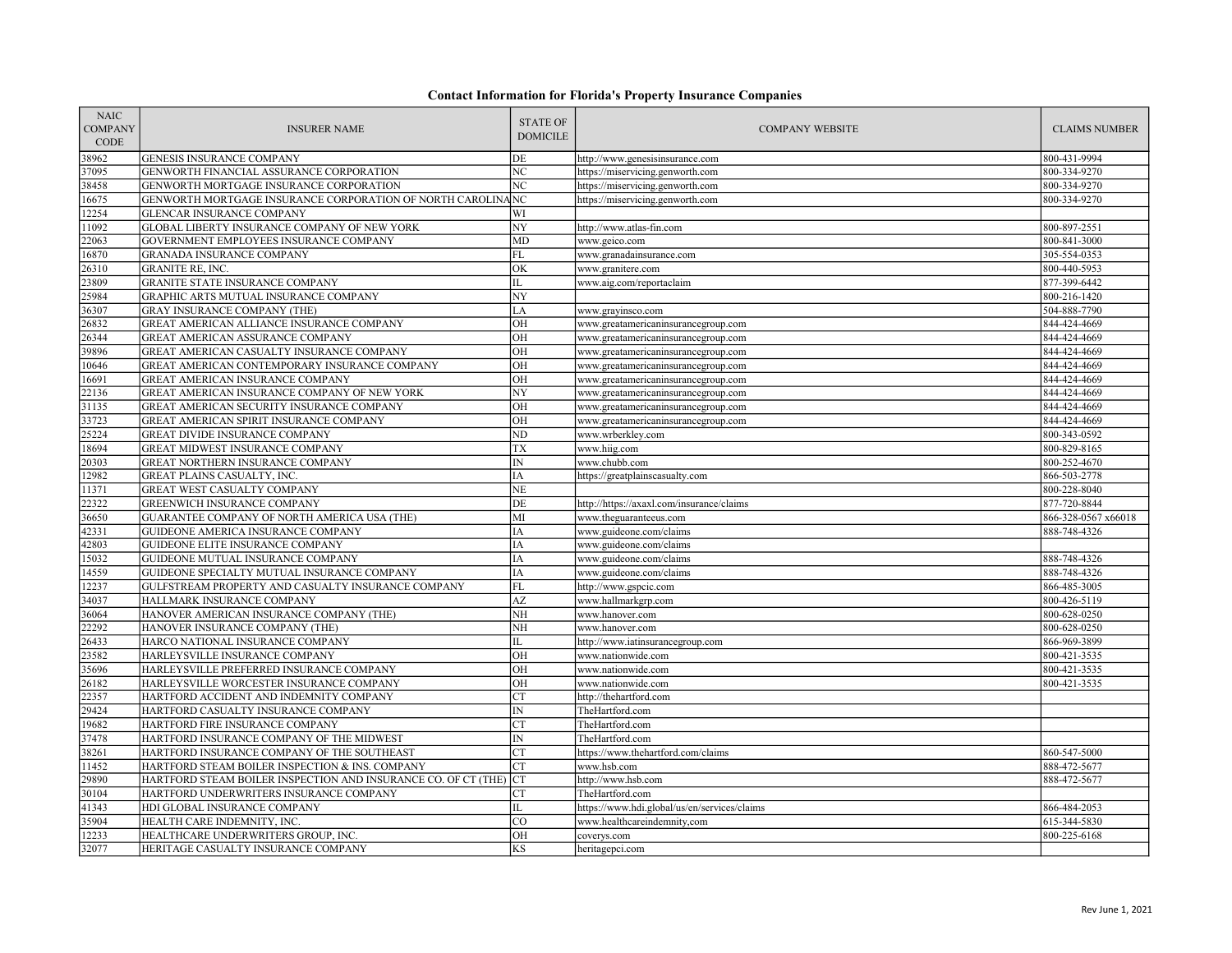| <b>NAIC</b><br><b>COMPANY</b><br><b>CODE</b> | <b>INSURER NAME</b>                                           | <b>STATE OF</b><br><b>DOMICILE</b> | <b>COMPANY WEBSITE</b>                                   | <b>CLAIMS NUMBER</b> |
|----------------------------------------------|---------------------------------------------------------------|------------------------------------|----------------------------------------------------------|----------------------|
| 39527                                        | HERITAGE INDEMNITY COMPANY                                    | CA                                 | www.amtrustfinancial.com                                 | 866-272-9267         |
| 14407                                        | HERITAGE PROPERTY & CASUALTY INSURANCE COMPANY                | <b>FL</b>                          | https://www.heritagepci.com/claims/                      | 855-415-7120 xOpt 1  |
| 35599                                        | HIGHMARK CASUALTY INSURANCE COMPANY                           | PA                                 | hmig.com                                                 | 800-328-5433         |
| 10200                                        | HISCOX INSURANCE COMPANY INC.                                 | IL                                 | www.hiscox.com                                           | 866-424-8508         |
| 12944                                        | HOMEOWNERS CHOICE PROPERTY & CASUALTY INSURANCE COMPANY, INFL |                                    | www.hcpci.com                                            | 866-324-3138         |
| 17221                                        | HOMESITE INSURANCE COMPANY                                    | WI                                 | www.homesite.com                                         | 866-621-4823         |
| 22578                                        | HORACE MANN INSURANCE COMPANY                                 | IL                                 | http://www.horacemann.com                                | 877-461-0010         |
| 22756                                        | HORACE MANN PROPERTY & CASUALTY INSURANCE COMPANY             | IL                                 | www.horacemann.com                                       | 877-461-0010         |
| 10069                                        | HOUSING AUTHORITY PROPERTY INSURANCE, A MUTUAL COMPANY        | VT                                 | http://https://www.housingcenter.com/insurance/claims/   | 800-873-0242         |
| 1206                                         | HOUSING ENTERPRISE INSURANCE COMPANY, INC.                    | <b>VT</b>                          | http://https://www.housingcenter.com/insurance/claims/   | 800-238-6225         |
| 25054                                        | HUDSON INSURANCE COMPANY                                      | DE                                 | http://www.hudsoninsuracegroup.com                       |                      |
| 35246                                        | ILLINOIS INSURANCE COMPANY                                    | IA                                 | www.auw.com                                              | 877-234-4420         |
| 23817                                        | ILLINOIS NATIONAL INSURANCE COMPANY                           | IL                                 | www.aig.com/reportaclaim                                 | 877-399-6442         |
| 44369                                        | IMPERIAL FIRE AND CASUALTY INSURANCE COMPANY                  | NC                                 | www.nationalgeneral.com                                  | 800-325-1088         |
| 35408                                        | IMPERIUM INSURANCE COMPANY                                    | TX                                 | www.hiig.com                                             | 800-203-1179         |
| 11090                                        | INCLINE CASUALTY COMPANY                                      | TX                                 | https://inclinepc.com/                                   | 817-831-9900 x1658   |
| 43575                                        | INDEMNITY INSURANCE COMPANY OF NORTH AMERICA                  | PA                                 | www.chubb.com                                            | 800-252-4670         |
| 18468                                        | INDEMNITY NATIONAL INSURANCE COMPANY                          | MS                                 | https://indemnitynational.com/                           | 615-592-5346 x000000 |
| 26581                                        | INDEPENDENCE AMERICAN INSURANCE COMPANY                       | DE                                 | www.ihcgroup.com                                         | 212-355-4141         |
| 22659                                        | INDIANA INSURANCE COMPANY                                     | $\mathbb{N}$                       | www.libertymutual.com                                    | 844-825-2467         |
| 14265                                        | INDIANA LUMBERMENS MUTUAL INSURANCE COMPANY                   | IN                                 | plmins.com/claims                                        | 800-752-1895         |
| 39497                                        | INFINITY ASSURANCE INSURANCE COMPANY                          | OH                                 | https://www.infinityauto.com/                            | 800-inf-init xy      |
| 11738                                        | INFINITY AUTO INSURANCE COMPANY                               | OH                                 | https://www.infinityauto.com/                            | 800-inf-init xy      |
| 21792                                        | INFINITY CASUALTY INSURANCE COMPANY                           | OH                                 | www.infinityauto.com/                                    | 800-inf-init xy      |
| 10061                                        | INFINITY INDEMNITY INSURANCE COMPANY                          | $\ensuremath{\text{IN}}$           | www.infinityauto.com/                                    | 800-inf-init xy      |
| 22268                                        | INFINITY INSURANCE COMPANY                                    | $\overline{IN}$                    | www.infinityauto.com/                                    | 800-inf-init xy      |
| 20260                                        | INFINITY SELECT INSURANCE COMPANY                             | $\text{IN}{}$                      | www.infinityauto.com/                                    | 800-inf-init xy      |
| 12599                                        | INFINITY STANDARD INSURANCE COMPANY                           | $\overline{N}$                     | www.infinityauto.com/                                    | 800-inf-init xy      |
| 22713                                        | INSURANCE COMPANY OF NORTH AMERICA                            | PA                                 | www.chubb.com                                            | 800-252-4670         |
| 19429                                        | INSURANCE COMPANY OF THE STATE OF PENNSYLVANIA                | IL                                 | www.aig.com/reportaclaim                                 | 877-399-6442         |
| 27847                                        | INSURANCE COMPANY OF THE WEST                                 | CA                                 | www.icwgroup.com                                         | 407-804-6376 x46376  |
| 27930                                        | INTEGON CASUALTY INSURANCE COMPANY                            | NC                                 | www.nationalgeneral.com                                  | 800-325-1088         |
| 22780                                        | INTEGON GENERAL INSURANCE CORPORATION                         | NC                                 | www.nationalgeneral.com                                  | 800-325-1088         |
| 22772                                        | INTEGON INDEMNITY CORPORATION                                 | $\overline{\text{NC}}$             | www.nationalgeneral.com                                  | 800-325-1088         |
| 29742                                        | INTEGON NATIONAL INSURANCE COMPANY                            | NC                                 | www.nationalgeneral.com                                  | 800-325-1088         |
| 31488                                        | INTEGON PREFERRED INSURANCE COMPANY                           | $\overline{NC}$                    | www.nationalgeneral.com                                  | 800-325-1088         |
| 11592                                        | INTERNATIONAL FIDELITY INSURANCE COMPANY                      | NJ                                 | www.ific.com                                             | 800-333-4167         |
| 10749                                        | <b>INTREPID INSURANCE COMPANY</b>                             | IΑ                                 | www.intrepiddirect.com                                   | 855-217-1550         |
| 23647                                        | IRONSHORE INDEMNITY INC.                                      | <b>MN</b>                          | www.libertymutual.com                                    | 844-825-2467         |
| 32921                                        | ISMIE MUTUAL INSURANCE COMPANY                                | IL                                 | http://ismie.com                                         | 800-782-4767         |
| 11630                                        | JEFFERSON INSURANCE COMPANY                                   | NY                                 | http://www.allianztravelinsurance.com                    | 800-334-7525         |
| 16379                                        | JET INSURANCE COMPANY                                         | NC                                 | http://www.jetsurety.com                                 | 800-438-1162         |
| 14354                                        | JEWELERS MUTUAL INSURANCE COMPANY, S.I.                       | WI                                 | www.jewelersmutual.com                                   | 800-558-6411 x2207   |
| 16116                                        | JM SPECIALTY INSURANCE COMPANY                                | WI                                 | https://www.jewelersmutual.com                           | 800-558-6411 x2207   |
| 16423                                        | JOURNEY INSURANCE COMPANY                                     | FL                                 | https://www.upcinsurance.com/policyholders/claims-center | 888-256-3378         |
| 10885                                        | KEY RISK INSURANCE COMPANY                                    | IΑ                                 | www.keyrisk.com/content/first-report                     | 866-847-8872         |
| 21300                                        | KINGSWAY AMIGO INSURANCE COMPANY                              | FL                                 |                                                          | 800-422-0792         |
| 13722                                        | KNIGHTBROOK INSURANCE COMPANY                                 | DE                                 | https://www.knightinsurancegroup.com/                    | 888-333-8198         |
| 38148                                        | LANCER INDEMNITY COMPANY                                      | NY                                 | http://www.lancerinsurance.com                           | 844-526-2463         |
| 26077                                        | LANCER INSURANCE COMPANY                                      | IL                                 | http://www.lancerinsurance.com                           | 800-521-6155         |
| 16023                                        | LEMONADE INSURANCE COMPANY                                    | NY                                 | lemonade.com                                             | 844-733-8666         |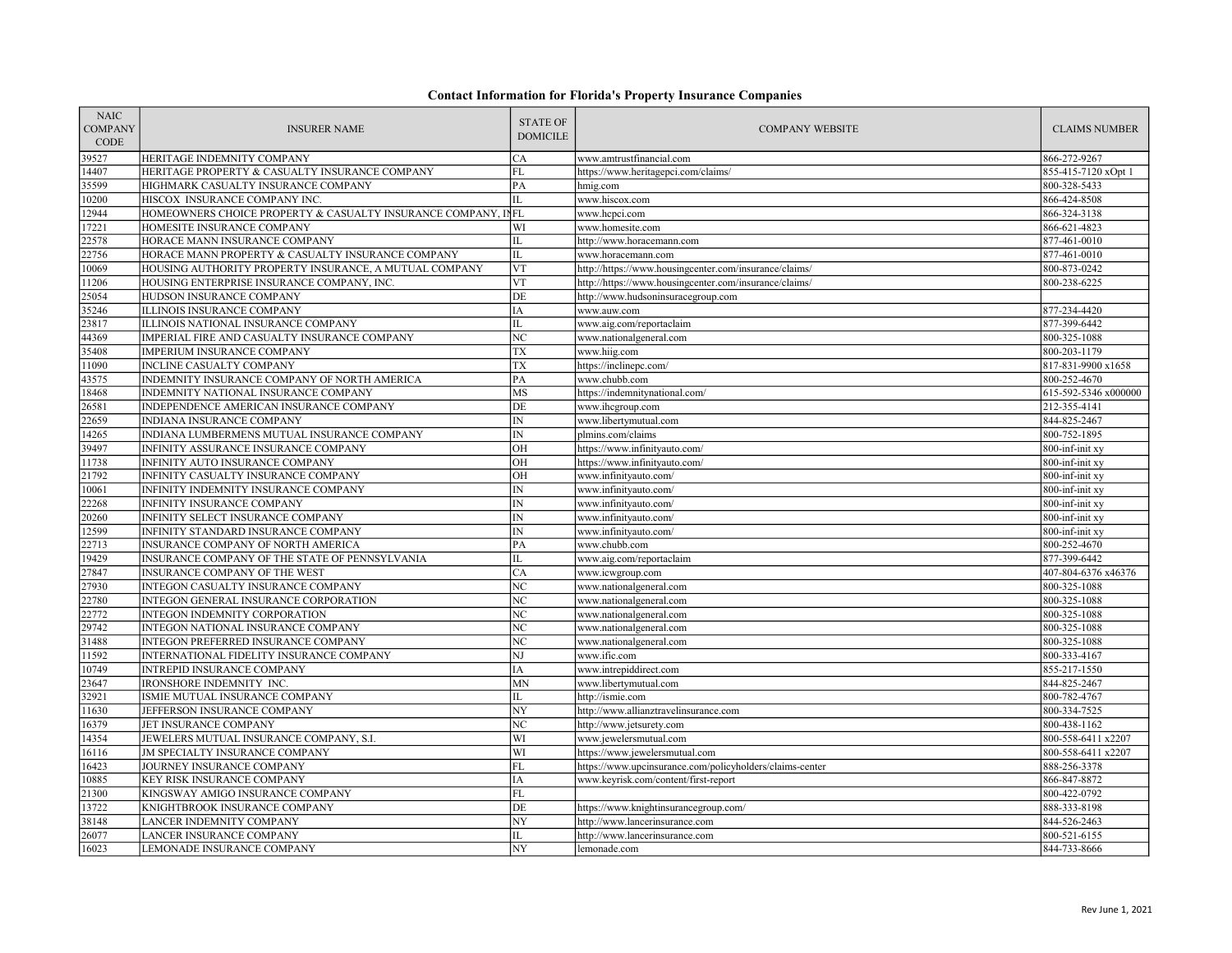| <b>NAIC</b><br><b>COMPANY</b><br>CODE | <b>INSURER NAME</b>                                          | <b>STATE OF</b><br><b>DOMICILE</b> | <b>COMPANY WEBSITE</b>                                                       | <b>CLAIMS NUMBER</b> |
|---------------------------------------|--------------------------------------------------------------|------------------------------------|------------------------------------------------------------------------------|----------------------|
| 37940                                 | LEXINGTON NATIONAL INSURANCE CORPORATION                     | FL                                 | www.lexingtonnational.com                                                    | 410-625-0800         |
| 13307                                 | <b>LEXON INSURANCE COMPANY</b>                               | <b>TX</b>                          | www.sompo-intl.com/services/insurance-claims                                 | 877-676-7575         |
| 42404                                 | LIBERTY INSURANCE CORPORATION                                | IL                                 | www.libertymutual.com                                                        |                      |
| 19917                                 | LIBERTY INSURANCE UNDERWRITERS INC.                          | IL                                 | https://www.libertymutual.com/claims-center                                  | 844-339-7452         |
| 23035                                 | LIBERTY MUTUAL FIRE INSURANCE COMPANY                        | WI                                 | www.libertymutual.com                                                        | 844-825-2467         |
| 23043                                 | LIBERTY MUTUAL INSURANCE COMPANY                             | MA                                 | www.libertymutual.com                                                        | 844-825-2467         |
| 14486                                 | LIBERTY MUTUAL MID-ATLANTIC INSURANCE COMPANY                | MA                                 | www.libertymutual.com                                                        | 844-825-2467         |
| 12484                                 | LIBERTY MUTUAL PERSONAL INSURANCE COMPANY                    | NH                                 | www.libertymutual.com                                                        | 844-825-2467         |
| 13207                                 | LIGHTHOUSE PROPERTY INSURANCE CORPORATION                    | LA                                 | www.lighthouse.insurance                                                     | 888-544-4885 x1      |
| 1075                                  | LION INSURANCE COMPANY                                       | FL.                                | https://packardclaims.com                                                    | 800-966-5562         |
| 36447                                 | LM GENERAL INSURANCE COMPANY                                 | IL                                 | www.libertymutual.com                                                        | 844-825-2467         |
| 33600                                 | LM INSURANCE CORPORATION                                     | IL                                 | https://www.libertymutual.com/claims-center                                  | 844-339-7452         |
| 32352                                 | LM PROPERTY AND CASUALTY INSURANCE COMPANY                   | $\mathbb{IN}$                      | www.libertymutual.com                                                        | 844-825-2467         |
| 10051                                 | LYNDON SOUTHERN INSURANCE COMPANY                            | DE                                 | www.fortegra.com                                                             | 800-888-2738         |
| 42617                                 | MAG MUTUAL INSURANCE COMPANY                                 | GA                                 | http://www.magmutual.com                                                     | 404-842-5600 x5579   |
| 11054                                 | MAIDEN REINSURANCE NORTH AMERICA INC.                        | MO                                 | https://www.qrm-inc.com                                                      | 800-845-2724         |
| 29939                                 | MAIN STREET AMERICA ASSURANCE COMPANY                        | <b>FL</b>                          | http://www.msagroup.com                                                      | 877-425-2467         |
| 13026                                 | MAIN STREET AMERICA PROTECTION INSURANCE COMPANY             | FL                                 | http://www.msagroup.com                                                      | 877-425-2467         |
| 14568                                 | MAISON INSURANCE COMPANY                                     | LA                                 | http://https://www.fednat.com/claims/report-claim/                           | 800-293-2532         |
| 36897                                 | MANUFACTURERS ALLIANCE INSURANCE COMPANY                     | PA                                 | www.pmacompanies.com                                                         | 888-476-2669         |
| 34932                                 | MAPFRE INSURANCE COMPANY OF FLORIDA                          | FL                                 | https://mcr.mapfreinsurance.com/claims/#/reportclaim                         | 800-948-4242         |
| 28932                                 | MARKEL AMERICAN INSURANCE COMPANY                            | VA                                 | http://www.markel.com/claims                                                 | 800-362-7535         |
| 10829                                 | MARKEL GLOBAL REINSURANCE COMPANY                            | DE                                 | http://www.markel.com                                                        | 800-362-7535         |
| 38970                                 | MARKEL INSURANCE COMPANY                                     | IL                                 | http://www.markel.com/claims                                                 | 800-362-7535         |
| 22306                                 | MASSACHUSETTS BAY INSURANCE COMPANY                          | NH                                 | www.hanover.com                                                              | 800-628-0250         |
| 10784                                 | MAXUM CASUALTY INSURANCE COMPANY                             | <b>CT</b>                          | TheHartford.com                                                              |                      |
| 12041                                 | MBIA INSURANCE CORPORATION                                   | NY                                 | http://www.mbia.com                                                          | 914-765-3712         |
| 32522                                 | MEDICAL MUTUAL INSURANCE COMPANY OF NORTH CAROLINA           | NC                                 | www.curi.com                                                                 | 800-662-7917         |
| 11843                                 | MEDICAL PROTECTIVE COMPANY (THE)                             | IN                                 |                                                                              | 800-463-3776         |
| 12754                                 | MEDICUS INSURANCE COMPANY                                    | TX                                 | https://www.norcal-group.com/claims                                          | 844-466-7225         |
| 13793                                 | MEDMAL DIRECT INSURANCE COMPANY                              | FL                                 | http://https://medmaldirect.com/policyholder-services/report-a-claim/        | 855-663-3625 x2003   |
| 22241                                 | MEDMARC CASUALTY INSURANCE COMPANY                           | VT                                 | http://www.medmarc.com                                                       | 800-356-6886         |
| 11030                                 | MEMIC INDEMNITY COMPANY                                      | NH                                 | www.memic.com/employers/report-an-injury                                     | 800-636-4292         |
| 33650                                 | MENDOTA INSURANCE COMPANY                                    | TN                                 | http://www.mymendota.com                                                     | 800-422-0793         |
| 31968                                 | MERASTAR INSURANCE COMPANY                                   | IL                                 | https://www.kemper.com/wps/portal/KemperDirect/Home/ClaimsCenter/ReportClaim | 888-252-2799         |
| 14494                                 | MERCHANTS BONDING COMPANY (MUTUAL)                           | IA                                 | https://www.merchantsbonding.com/claims.aspx                                 | 800-678-8171         |
| 11595                                 | MERCHANTS NATIONAL BONDING INC                               | IA                                 | https://www.merchantsbonding.com/claims.aspx                                 | 800-678-8171         |
| 11908                                 | MERCURY CASUALTY COMPANY                                     | CA                                 | www.mercuryinsurance.com                                                     | 800-503-3724         |
| 11201                                 | MERCURY INDEMNITY COMPANY OF AMERICA                         | <b>FL</b>                          | http://www.mercuryinsurance.com                                              | 727-561-4008         |
| 11202                                 | MERCURY INSURANCE COMPANY OF FLORIDA                         | <b>FL</b>                          | http://www.mercuryinsurance.com                                              | 727-561-4008         |
| 23353                                 | MERIDIAN SECURITY INSURANCE COMPANY                          | $\mathbb{IN}$                      | www.stateauto.com/claims                                                     | 877-722-5246         |
| 24821                                 | MERITPLAN INSURANCE COMPANY                                  | CA                                 |                                                                              | 822-824-8562         |
| 16187                                 | METROMILE INSURANCE COMPANY                                  | DE                                 | https://www.metromile.com/claims/                                            | 888-242-5204         |
| 40169                                 | METROPOLITAN CASUALTY INSURANCE COMPANY                      | RI                                 | www.metlife.com                                                              | 800-854-6011         |
| 25321                                 | METROPOLITAN DIRECT PROPERTY AND CASUALTY INSURANCE COMPANRI |                                    | www.metlife.com                                                              | 800-854-6011         |
| 39950                                 | METROPOLITAN GENERAL INSURANCE COMPANY                       | RI                                 | www.metlife.com                                                              | 800-854-6011         |
| 34339                                 | METROPOLITAN GROUP PROPERTY AND CASUALTY INS. CO.            | <b>RI</b>                          | www.metlife.com                                                              | 800-854-6011         |
| 26298                                 | METROPOLITAN PROPERTY AND CASUALTY INSURANCE CO              | <b>RI</b>                          | www.metlife.com                                                              | 800-854-6011         |
| 40150                                 | MGA INSURANCE COMPANY, INC.                                  | TX                                 | http://www.Gainsco.com                                                       | 800-882-6546         |
| 22594                                 | MGIC ASSURANCE CORPORATION                                   | WI                                 | https://www.mgic.com/servicing                                               | 800-424-6442         |
| 18740                                 | MGIC INDEMNITY CORPORATION                                   | WI                                 | https://www.mgic.com/servicing                                               | 800-424-6442         |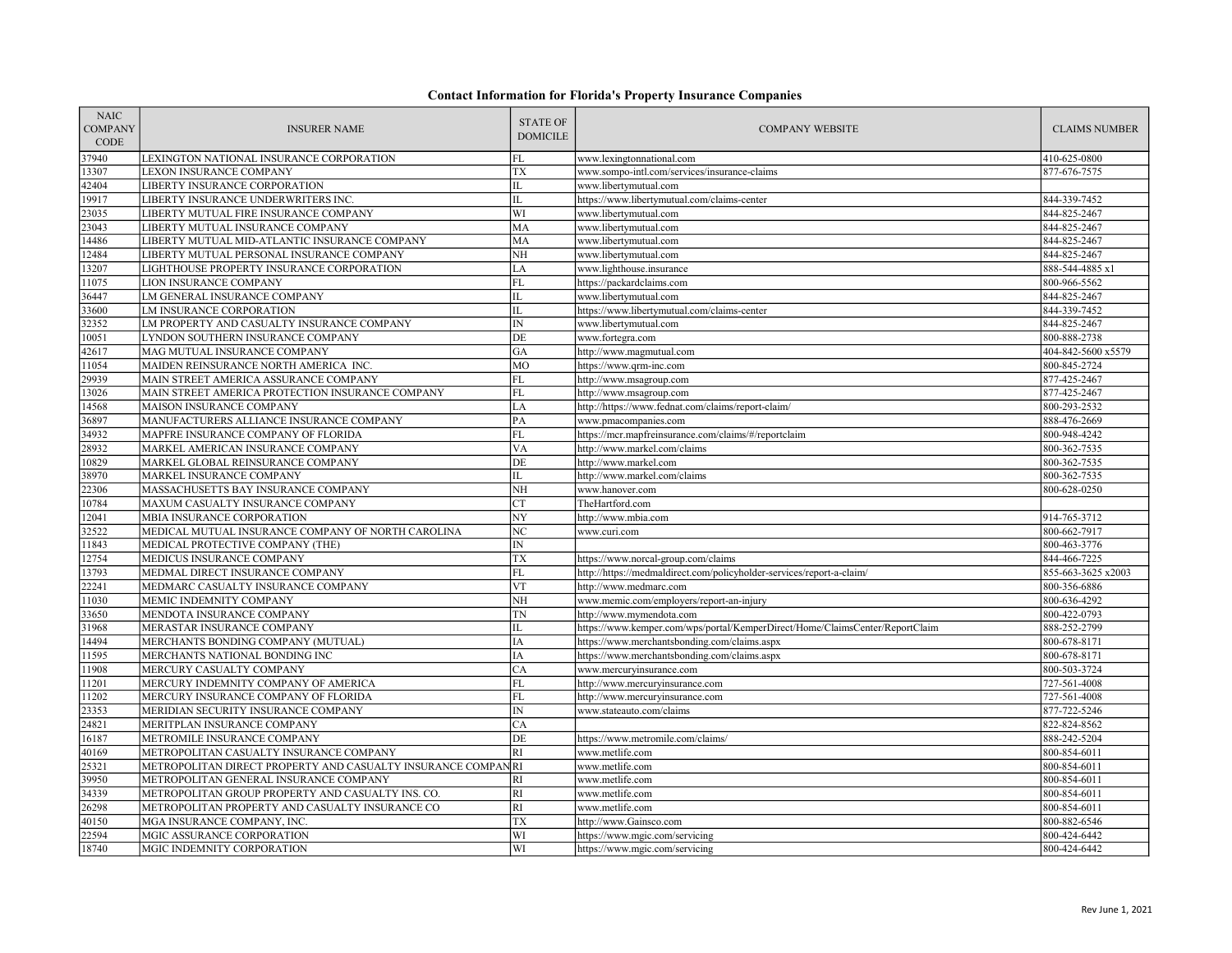| <b>NAIC</b><br><b>COMPANY</b><br><b>CODE</b> | <b>INSURER NAME</b>                                 | <b>STATE OF</b><br><b>DOMICILE</b> | <b>COMPANY WEBSITE</b>                                           | <b>CLAIMS NUMBER</b> |
|----------------------------------------------|-----------------------------------------------------|------------------------------------|------------------------------------------------------------------|----------------------|
| 38660                                        | MIC GENERAL INSURANCE CORPORATION                   | MI                                 | www.nationalgeneral.com                                          | 800-325-1088         |
| 38601                                        | MIC PROPERTY & CASUALTY INS. CORP.                  | MI                                 | https://www.ally.com/contact-us/dealer/insurance.html            | 800-729-4622         |
| 10998                                        | MICHIGAN COMMERCIAL INSURANCE MUTUAL                | MI                                 | www.mcim.com/claims.html                                         | 888-922-5246         |
| 21687                                        | MID-CENTURY INSURANCE COMPANY                       | CA                                 | farmers.com                                                      | 800-435-7764         |
| 15380                                        | MID-CONTINENT ASSURANCE COMPANY                     | OH                                 | http://www.mcg-ins.com                                           | 866-610-1156         |
| 23418                                        | MID-CONTINENT CASUALTY COMPANY                      | $\overline{OH}$                    | http://www.mcg-ins.com                                           | 866-610-1156         |
| 23434                                        | MIDDLESEX INSURANCE COMPANY                         | WI                                 | http://www.sentry.com                                            | 800-338-2487         |
| 12839                                        | MIDSOUTH MUTUAL INSURANCE COMPANY                   | TN                                 | https://www.midsouthmutual.com                                   |                      |
| 27138                                        | MIDVALE INDEMNITY COMPANY                           | WI                                 | www.homesite.com                                                 | 866-621-4823         |
| 13126                                        | MIDWEST BUILDERS CASUALTY MUTUAL COMPANY            | KS                                 | http://www.mwbc.com                                              | 816-474-7799         |
| 23612                                        | MIDWEST EMPLOYERS CASUALTY COMPANY                  | DE                                 | http://www.mecasualty.com                                        | 877-503-0485         |
| 42234                                        | MINNESOTA LAWYERS MUTUAL INSURANCE COMPANY          | <b>MN</b>                          | http://www.mlmins.com                                            | 800-422-1370         |
| 20362                                        | MITSUI SUMITOMO INSURANCE COMPANY OF AMERICA        | NY                                 | http://www.msigusa.com                                           | 866-676-6872         |
| 22551                                        | MITSUI SUMITOMO INSURANCE USA INC.                  | NY                                 | http://www.msigusa.com/claims                                    | 866-676-6872         |
| 15715                                        | MONARCH NATIONAL INSURANCE COMPANY                  | FL                                 | http://https://www.fednat.com/claims/report-claim/               | 800-293-2532         |
| 32506                                        | MONROE GUARANTY INSURANCE COMPANY                   | $\ensuremath{\text{IN}}$           | http://www.fcci-group.com/wps/portal/fcci/contactus/reportaclaim | 800-226-3224         |
| 14613                                        | MONTGOMERY MUTUAL INSURANCE COMPANY                 | MA                                 | www.libertymutual.com                                            | 844-825-2467         |
| 29858                                        | MORTGAGE GUARANTY INSURANCE CORPORATION             | WI                                 | www.mgic.com                                                     | 414-347-6517         |
| 22012                                        | MOTORS INSURANCE CORPORATION                        | MI                                 | https://www.ally.com/contact-us/dealer/insurance.html            | 800-729-4622         |
| 10227                                        | MUNICH REINSURANCE AMERICA, INC.                    | $\rm{DE}$                          | munichreamerica.com                                              | 609-243-4200         |
| 13559                                        | MUNICIPAL ASSURANCE CORP                            | NY                                 |                                                                  | 212-974-0100         |
| 23663                                        | NATIONAL AMERICAN INSURANCE COMPANY                 | OK                                 | www.naico.com                                                    | 800-822-7802         |
| 23671                                        | NATIONAL AMERICAN INSURANCE COMPANY OF CALIFORNIA   | CA                                 | http://cusis.catalinare.com/naicc/contact.htm                    | 877-400-0447         |
| 16632                                        | NATIONAL BUILDERS INSURANCE COMPANY                 | DE                                 | http://www.bldrs.com                                             | 800-883-9305         |
| 11991                                        | NATIONAL CASUALTY COMPANY                           | $\overline{OH}$                    | www.nationwide.com                                               | 800-421-3535         |
| 10243                                        | NATIONAL CONTINENTAL INSURANCE COMPANY              | NY                                 | progressive.com                                                  | 800-776-4737         |
| 15679                                        | NATIONAL FIRE AND INDEMNITY EXCHANGE                | $\overline{MO}$                    | http://nieinsurance.com                                          | 800-325-9522         |
| 20478                                        | NATIONAL FIRE INSURANCE COMPANY OF HARTFORD         | IL                                 | https://www.cna.com/web/guest/cna/reportaclaim                   | 877-262-2727         |
| 42447                                        | NATIONAL GENERAL ASSURANCE COMPANY                  | MO                                 | www.nationalgeneral.com                                          | 800-325-1088         |
| 23728                                        | NATIONAL GENERAL INSURANCE COMPANY                  | MO                                 | www.nationalgeneral.com                                          | 800-325-1088         |
| 11044                                        | NATIONAL GENERAL INSURANCE ONLINE INC.              | MO                                 | www.nationalgeneral.com                                          | 800-325-1088         |
| 20087                                        | NATIONAL INDEMNITY COMPANY                          | NE                                 | http://www.nationalindemnity.com                                 | 800-356-5750         |
| 42137                                        | NATIONAL INDEMNITY COMPANY OF THE SOUTH             | ΙA                                 | http://www.nationalindemnity.com                                 | 800-356-5750         |
| 32620                                        | NATIONAL INTERSTATE INSURANCE COMPANY               | OH                                 | www.natl.com                                                     | 800-929-0870         |
| 20052                                        | NATIONAL LIABILITY & FIRE INSURANCE COMPANY         | <b>CT</b>                          | http://www.nationalindemnity.com                                 | 800-356-5750         |
| 13695                                        | NATIONAL MORTGAGE INSURANCE CORPORATION             | WI                                 | www.nationalmi.com                                               | 855-530-6642         |
| 23825                                        | NATIONAL PUBLIC FINANCE GUARANTEE CORP.             | NY                                 | http://www.nationalpfg.com                                       | 914-765-3712         |
| 12114                                        | NATIONAL SECURITY FIRE & CASUALTY COMPANY           | AL                                 | http://https://www.nationalsecuritygroup.com                     | 800-239-2358         |
| 22608                                        | NATIONAL SPECIALTY INSURANCE COMPANY                | TX                                 | http://statenational.com                                         | 800-877-4567         |
| 21881                                        | NATIONAL SURETY CORPORATION                         | IL                                 | https://www.agcs.allianz.com/claims                              | 800-558-1606         |
| 20141                                        | NATIONAL TRUST INSURANCE COMPANY                    | IN                                 | http://www.fcci-group.com/wps/portal/fcci/contactus/reportaclaim | 800-226-3224         |
| 19445                                        | NATIONAL UNION FIRE INSURANCE CO. OF PITTSBURGH, PA | PA                                 | www.aig.com/reportaclaim                                         | 877-399-6442         |
| 26093                                        | NATIONWIDE AFFINITY INSURANCE COMPANY OF AMERICA    | OH                                 | www.nationwide.com                                               | 800-421-3535         |
| 28223                                        | NATIONWIDE AGRIBUSINESS INSURANCE COMPANY           | ΙA                                 | www.nationwide.com                                               | 800-421-3535         |
| 10723                                        | NATIONWIDE ASSURANCE COMPANY                        | OH                                 | www.nationwide.com                                               | 800-421-3535         |
| 23760                                        | NATIONWIDE GENERAL INSURANCE COMPANY                | OH                                 | www.nationwide.comwww.nationwide.comwww.nationwide.com           | 800-421-3535         |
| 25453                                        | NATIONWIDE INSURANCE COMPANY OF AMERICA             | OH                                 | www.nationwide.com                                               | 800-421-3535         |
| 10948                                        | NATIONWIDE INSURANCE COMPANY OF FLORIDA             | OН                                 | http://www.nationwide.com                                        | 800-421-3535         |
| 23779                                        | NATIONWIDE MUTUAL FIRE INSURANCE COMPANY            | OH                                 | www.nationwide.com                                               | 800-421-3535         |
| 23787                                        | NATIONWIDE MUTUAL INSURANCE COMPANY                 | OН                                 | www.nationwide.com                                               |                      |
| 37877                                        | NATIONWIDE PROPERTY AND CASUALTY INSURANCE COMPANY  | OH                                 | www.nationwide.com                                               | 800-421-3535         |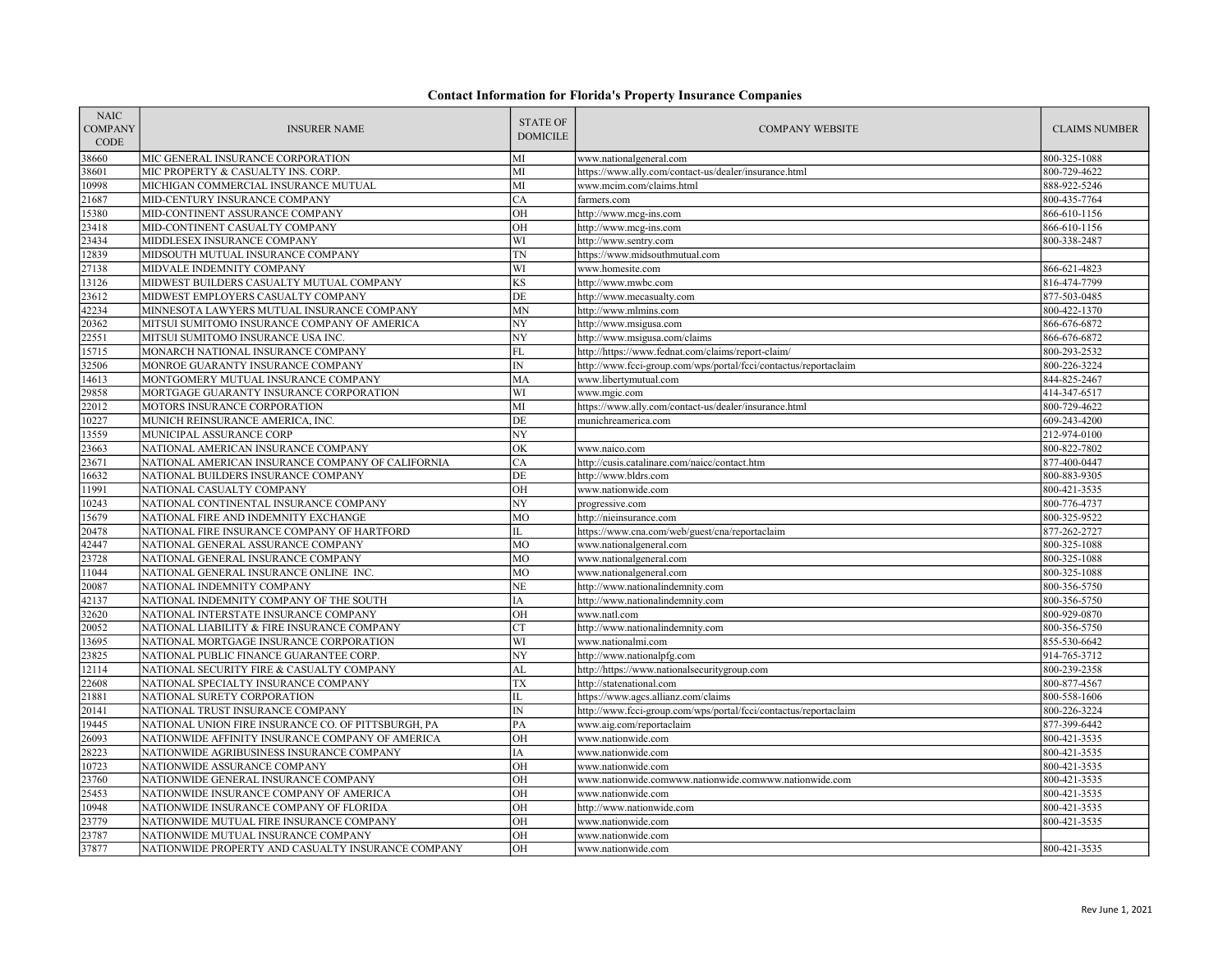| <b>NAIC</b><br><b>COMPANY</b><br>CODE | <b>INSURER NAME</b>                           | <b>STATE OF</b><br><b>DOMICILE</b> | <b>COMPANY WEBSITE</b>                                  | <b>CLAIMS NUMBER</b> |
|---------------------------------------|-----------------------------------------------|------------------------------------|---------------------------------------------------------|----------------------|
| 25240                                 | NAU COUNTRY INSURANCE COMPANY                 | MN                                 | http://qbe.com/us                                       | 844-723-2524         |
| 42307                                 | NAVIGATORS INSURANCE COMPANY                  | NY                                 | TheHartford.com                                         |                      |
| 15865                                 | NCMIC INSURANCE COMPANY                       | IΑ                                 | ncmic.com/insurance/malpractice/claims-services/        | 800-242-4052         |
| 21830                                 | NEW ENGLAND INSURANCE COMPANY                 | <b>CT</b>                          | https://www.thehartford.com/claims                      | 860-547-5000         |
| 23841                                 | NEW HAMPSHIRE INSURANCE COMPANY               | IL                                 | www.aig.com/reportaclaim                                | 877-399-6442         |
| 16608                                 | NEW YORK MARINE AND GENERAL INSURANCE COMPANY | NY                                 | https://www.prosightspecialty.com/how-we-handle-claims/ | 800-774-2755         |
| 16285                                 | NEXT INSURANCE US COMPANY                     | DE                                 | https://www.nextinsurance.com/                          |                      |
| 14788                                 | NGM INSURANCE COMPANY                         | ${\rm FL}$                         | http://www.msagroup.com                                 | 877-425-2467         |
| 16461                                 | NOBLR RECIPROCAL EXCHANGE                     | $\overline{C}O$                    | http://www.noblr.com                                    | 415-434-4223         |
| 33200                                 | NORCAL MUTUAL INSURANCE COMPANY               | CA                                 | https://www.norcal-group.com/claims                     | 844-466-7225         |
| 31470                                 | NORGUARD INSURANCE COMPANY                    | PA                                 | http://www.guard.com/                                   | 570-825-9900         |
| 13012                                 | NORMANDY INSURANCE COMPANY                    | ${\rm FL}$                         | https://www.normandyins.com/                            | 954-617-6265 x213    |
| 29700                                 | NORTH AMERICAN ELITE INSURANCE COMPANY        | NH                                 | https://corporatesolutions.swissre.com                  | 800-255-6931         |
| 29874                                 | NORTH AMERICAN SPECIALTY INSURANCE COMPANY    | NH                                 | https://corporatesolutions.swissre.com                  | 800-255-6931         |
| 27740                                 | NORTH POINTE INSURANCE COMPANY                | PA                                 | http://qbe.com/us                                       | 844-723-2524         |
| 21105                                 | NORTH RIVER INSURANCE COMPANY                 | NJ                                 | www.cfins.com                                           | 800-690-5520         |
| 24031                                 | NORTHLAND CASUALTY COMPANY                    | <b>CT</b>                          | http://www.northlandins.com                             | 800-328-5972         |
| 24015                                 | NORTHLAND INSURANCE COMPANY                   | <b>CT</b>                          | http://www.northlandins.com                             | 800-328-5972         |
| 42552                                 | NOVA CASUALTY COMPANY                         | NY                                 | https://www.hanover.com/aix/claims.html.                | 800-338-1569         |
| 34630                                 | OAK RIVER INSURANCE COMPANY                   | NE                                 | http://www.bhhc.com                                     | 800-356-5750         |
| 31208                                 | OAKWOOD INSURANCE COMPANY                     | TN                                 | www.siriusgroup.com                                     | 860-368-2004         |
| 14190                                 | OBI NATIONAL INSURANCE COMPANY                | PA                                 | http://www.onebeacon.com                                | 877-248-3455         |
| 35602                                 | OBSIDIAN INSURANCE COMPANY                    | OH                                 | http://www.obsidianspecialty.com                        |                      |
| 23248                                 | OCCIDENTAL FIRE AND CASUALTY COMPANY OF NC    | NC                                 | http://www.iatinsurancegroup.com                        | 866-969-3899         |
| 12360                                 | OCEAN HARBOR CASUALTY INSURANCE COMPANY       | ${\rm FL}$                         | www.pearlholding.com                                    | 954-587-2299 x2162   |
| 23680                                 | ODYSSEY REINSURANCE COMPANY                   | <b>CT</b>                          | http://www.hudsoninsurancegroup.com                     |                      |
| 24074                                 | OHIO CASUALTY INSURANCE COMPANY               | NH                                 | www.libertymutual.com                                   | 844-825-2467         |
| 24104                                 | OHIO FARMERS INSURANCE COMPANY                | OН                                 | http://www.westfieldinsurance.com                       | 800-243-0210         |
| 26565                                 | OHIO INDEMNITY COMPANY                        | OH                                 | www.ohioindemnity.com                                   | 800-628-8581         |
| 24082                                 | OHIO SECURITY INSURANCE COMPANY               | $\overline{\text{NH}}$             | www.libertymutual.com                                   | 844-825-2467         |
| 11665                                 | OLD AMERICAN INDEMNITY COMPANY                | KY                                 | www.oldamericanindemnity.com                            | 214-561-1974         |
| 40231                                 | OLD DOMINION INSURANCE COMPANY                | ${\rm FL}$                         | http://www.msagroup.com                                 | 877-425-2467         |
| 24139                                 | OLD REPUBLIC GENERAL INSURANCE CORPORATION    | IL                                 |                                                         | 800-766-5673         |
| 24147                                 | OLD REPUBLIC INSURANCE COMPANY                | PA                                 |                                                         | 800-766-5673         |
| 35424                                 | OLD REPUBLIC SECURITY ASSURANCE COMPANY       | AZ                                 | http://www.oldrepublic.com                              |                      |
| 40444                                 | OLD REPUBLIC SURETY COMPANY                   | WI                                 | www.orsurety.com/claims                                 | 262-797-2640 x2677   |
| 37060                                 | OLD UNITED CASUALTY COMPANY                   | KS                                 | www.mpp.com                                             | 800-747-4400         |
| 12954                                 | OLYMPUS INSURANCE COMPANY                     | FL                                 | http://olympusinsurance.com                             | 866-281-2242         |
| 15385                                 | ONECIS INSURANCE COMPANY                      | IL                                 | www.bureauveritas.com                                   | 888-357-7020         |
| 17007                                 | O'SHAUGHNAHILL SURETY & INSURANCE, INC.       | FL                                 | www.oshaugnahill.com                                    | 954-579-5611         |
| 32700                                 | OWNERS INSURANCE COMPANY                      | OH                                 | www.auto-owners.com                                     | 800-346-0346         |
| 22748                                 | PACIFIC EMPLOYERS INSURANCE COMPANY           | PA                                 | www.chubb.com                                           | 800-252-4670         |
| 20346                                 | PACIFIC INDEMNITY COMPANY                     | WI                                 | www.chubb.com                                           | 800-252-4670         |
| 37850                                 | PACIFIC SPECIALTY INSURANCE COMPANY           | CA                                 | http://www.pacificspecialty.com                         | 800-957-1172         |
| 13121                                 | PALMETTO SURETY CORPORATION                   | <b>SC</b>                          | www.palmettosurety.net                                  | 843-971-5441         |
| 20338                                 | PALOMAR SPECIALTY INSURANCE COMPANY           | OR                                 |                                                         |                      |
| 11835                                 | PARTNERRE AMERICA INSURANCE COMPANY           | DE                                 | www.partnerre.com                                       |                      |
| 23442                                 | PATRIOT GENERAL INSURANCE COMPANY             | WI                                 | http://www.sentry.com                                   | 800-338-2487         |
| 25755                                 | PEACHTREE CASUALTY INSURANCE COMPANY          | ${\rm FL}$                         | http://www.sunpointholdings.com                         | 888-204-2261 x1040   |
| 18139                                 | PEAK PROPERTY AND CASUALTY INSURANCE CORP.    | WI                                 | http://www.sentry.com                                   | 800-338-2487         |
| 18333                                 | PEERLESS INDEMNITY INSURANCE COMPANY          | IL                                 | www.libertymutual.com                                   | 844-825-2467         |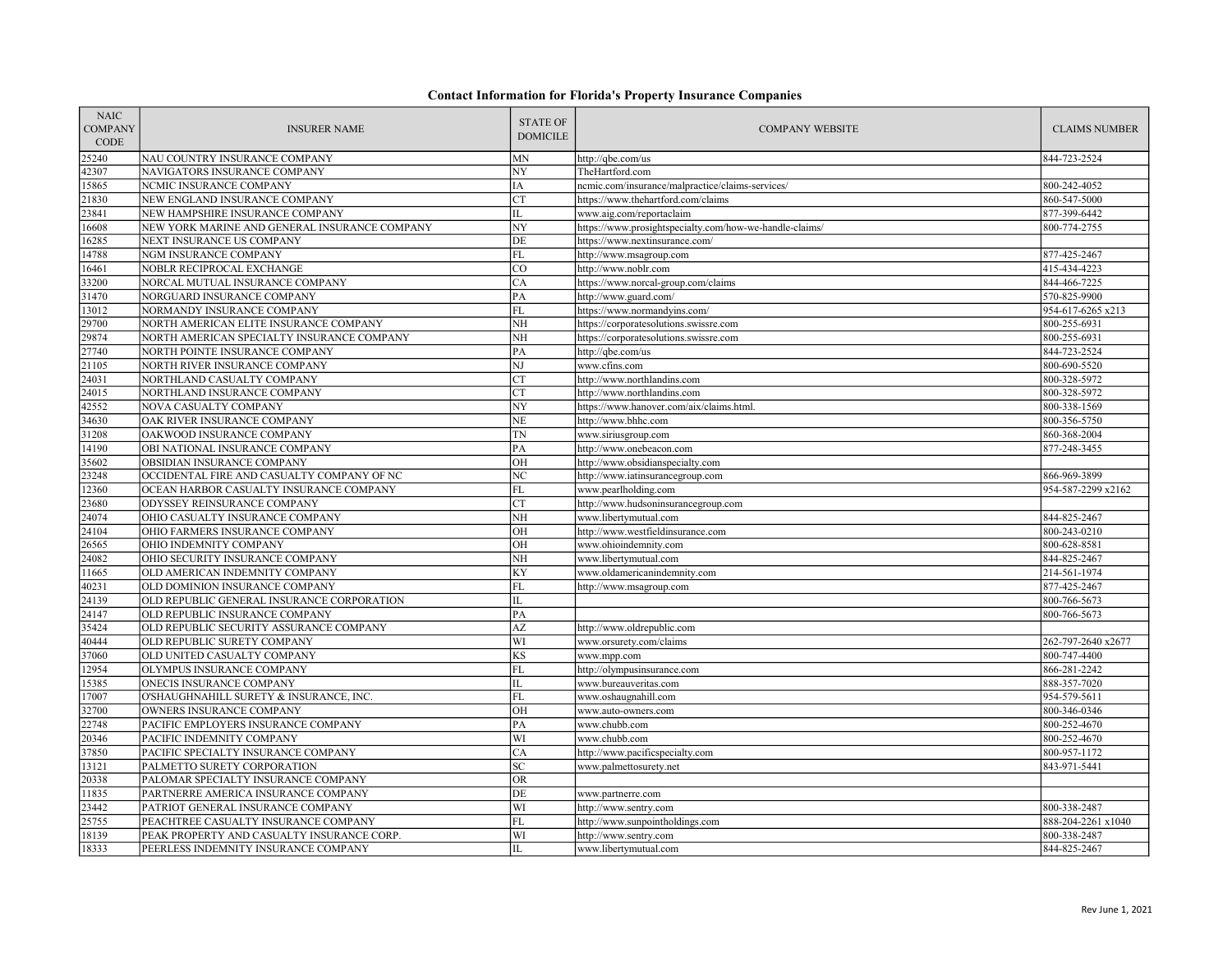| <b>NAIC</b><br><b>COMPANY</b><br>CODE | <b>INSURER NAME</b>                                | <b>STATE OF</b><br><b>DOMICILE</b> | <b>COMPANY WEBSITE</b>                                                      | <b>CLAIMS NUMBER</b> |
|---------------------------------------|----------------------------------------------------|------------------------------------|-----------------------------------------------------------------------------|----------------------|
| 24198                                 | PEERLESS INSURANCE COMPANY                         | NH                                 | www.libertymutual.com                                                       | 844-825-2467         |
| 14982                                 | PENN MILLERS INSURANCE COMPANY                     | PA                                 | www.chubb.com                                                               | 800-252-4670         |
| 21962                                 | PENNSYLVANIA INSURANCE COMPANY                     | IA                                 | www.auw.com                                                                 | 877-234-4420         |
| 14974                                 | PENNSYLVANIA LUMBERMENS MUTUAL INSURANCE COMPANY   | PA                                 | plmins.com/claims                                                           | 800-752-1895         |
| 12262                                 | PENNSYLVANIA MANUFACTURERS' ASSOCIATION INS. CO.   | PA                                 | www.pmacompanies.com                                                        | 888-476-2669         |
| 41424                                 | PENNSYLVANIA MANUFACTURERS INDEMNITY COMPANY       | PA                                 | www.pmacompanies.com                                                        | 888-476-2669         |
| 14990                                 | PENNSYLVANIA NATIONAL MUTUAL CASUALTY INSURANCE CO | PA                                 | http://www.pennnationalinsurance.com                                        | 717-234-4941         |
| 13125                                 | PEOPLE'S TRUST INSURANCE COMPANY                   | <b>FL</b>                          | http://peoplestrustinsurance.com                                            | 877-333-1230         |
| 37648                                 | PERMANENT GENERAL ASSURANCE CORPORATION            | WI                                 | www.thegeneral.com                                                          | 800-280-1466         |
| 12297                                 | PETROLEUM CASUALTY COMPANY                         | <b>TX</b>                          | www.exxonmobil.com                                                          | 800-323-4416         |
| 13714                                 | PHARMACISTS MUTUAL INSURANCE COMPANY               | IΑ                                 | https://www.phmic.com/claims-center/                                        | 800-247-5930         |
| 18058                                 | PHILADELPHIA INDEMNITY INSURANCE COMPANY           | PA                                 | https://www.phly.com/claims/reportclaimform.aspx?nav=left                   | 800-765-9749         |
| 11588                                 | PHYSICIANS INSURANCE COMPANY                       | <b>FL</b>                          | http://picinsurance.com/pic/why-physicians-insurance-company/about-pic.html | 800-580-8658         |
| 80578                                 | PHYSICIANS MUTUAL INSURANCE COMPANY                | NE                                 | https://www.physiciansmutual.com/cs/customercenter/howto/howtoclaims.html   | 800-228-9100         |
| 21296                                 | PINNACLE NATIONAL INSURANCE COMPANY                | TX                                 | http://statenational.cm                                                     | 800-877-4567         |
| 26794                                 | PLANS' LIABILITY INSURANCE COMPANY                 | OH                                 | http://www.whitemountains.com                                               | 603-640-2200         |
| 10817                                 | PLATEAU CASUALTY INSURANCE COMPANY                 | TN                                 | 800plateau.com                                                              | 931-484-8411         |
| 18619                                 | PLATTE RIVER INSURANCE COMPANY                     | <b>NE</b>                          | https://www.capspecialty.com/resources/claims/                              | 800-475-4450 x3      |
| 30945                                 | PLAZA INSURANCE COMPANY                            | IA                                 | www.stateauto.com/claims                                                    | 877-722-5246         |
| 36587                                 | PLYMOUTH ROCK ASSURANCE PREFERRED CORPORATION      | NY                                 | http://https://www.plymouthrock.com/claims                                  | 866-353-6292         |
| 16659                                 | POSEIDON COMMERCIAL INSURANCE COMPANY              | NC                                 | bryonjones@bayview.com                                                      | 610-283-7377         |
| 11863                                 | POSITIVE PHYSICIANS INSURANCE COMPANY              | PA                                 | www.gatewayriskservices.com                                                 | 412-318-2888         |
| 37257                                 | PRAETORIAN INSURANCE COMPANY                       | PA                                 | http://qbe.com/us                                                           | 844-723-2524         |
| 36234                                 | PREFERRED PROFESSIONAL INSURANCE COMPANY           | NE                                 | http://www.coverage.ppicins.com                                             | 402-392-1566         |
| 10800                                 | PREMIER GROUP INSURANCE COMPANY                    | TN                                 |                                                                             | 615-278-1225 x209    |
| 12773                                 | PRESCIENT NATIONAL INSURANCE COMPANY               | NC                                 | http://www.prescientnational.com                                            | 877-327-5444         |
| 14371                                 | PRIME PROPERTY & CASUALTY INSURANCE INC.           | IL                                 | https://www.claimsdirectaccess.com/                                         | 877-585-2849         |
| 38954                                 | PROASSURANCE CASUALTY COMPANY                      | MI                                 | www.ProAssurance.com                                                        | 877-778-2524         |
| 33391                                 | PROASSURANCE INDEMNITY COMPANY, INC.               | AL                                 | www.ProAssurance.com                                                        | 877-778-2527         |
| 14460                                 | PROASSURANCE INSURANCE COMPANY OF AMERICA          | IL                                 | picagroup.com                                                               | 888-444-7422         |
| 34312                                 | PRODUCERS AGRICULTURE INSURANCE COMPANY            | TX                                 | proag.com                                                                   |                      |
| 11127                                 | PROFESSIONAL SOLUTIONS INSURANCE COMPANY           | IA                                 | http://www.ncmic.com/malpractice-insurance/claims-services/                 | 800-242-4052         |
| 29017                                 | PROFESSIONALS ADVOCATE INSURANCE COMPANY           | MD                                 | www.weinsuredocs.com                                                        | 410-785-0050         |
| 1851                                  | PROGRESSIVE ADVANCED INSURANCE COMPANY             | $\overline{OH}$                    | progressive.com                                                             | 800-776-4737         |
| 24252                                 | PROGRESSIVE AMERICAN INSURANCE COMPANY             | OH                                 | progressive.com                                                             | 800-776-4737         |
| 17350                                 | PROGRESSIVE BAYSIDE INSURANCE COMPANY              | OH                                 | progressive.com                                                             | 800-776-4737         |
| 24260                                 | PROGRESSIVE CASUALTY INSURANCE COMPANY             | OH                                 | progressive.com                                                             | 800-776-4737         |
| 10193                                 | PROGRESSIVE EXPRESS INSURANCE COMPANY              | OH                                 | progressive.com                                                             | 800-776-4737         |
| 13038                                 | PROGRESSIVE PROPERTY INSURANCE COMPANY             | FL                                 | www.americanstrategic.com                                                   | 866-274-5677         |
| 10192                                 | PROGRESSIVE SELECT INSURANCE COMPANY               | OH                                 | progressive.com                                                             | 800-776-4737         |
| 38784                                 | PROGRESSIVE SOUTHEASTERN INSURANCE COMPANY         | $\ensuremath{\text{IN}}$           | progressive.com                                                             | 800-776-4737         |
| 32786                                 | PROGRESSIVE SPECIALTY INSURANCE COMPANY            | OH                                 | progressive.com                                                             | 800-776-4737         |
| 34690                                 | PROPERTY & CASUALTY INSURANCE COMPANY OF HARTFORD  | IN                                 | TheHartford.com                                                             |                      |
| 10638                                 | PROSELECT INSURANCE COMPANY                        | <b>NE</b>                          | coverys.com                                                                 | 800-225-6168         |
| 12416                                 | PROTECTIVE INSURANCE COMPANY                       | IN                                 | www.protectiveinsurance.com                                                 | 800-231-6024         |
| 35769                                 | PROTECTIVE PROPERTY & CASUALTY INSURANCE COMPANY   | MO                                 | https://www.protective.com/life-claims/                                     | 800-424-1592         |
| 24295                                 | PROVIDENCE WASHINGTON INSURANCE COMPANY            | <b>RI</b>                          | https://www.qrm-inc.com                                                     | 800-845-2724         |
| 39217                                 | <b>QBE INSURANCE CORPORATION</b>                   | PA                                 | http://qbe.com/us                                                           | 844-723-2524         |
| 10219                                 | QBE REINSURANCE CORPORATION                        | PA                                 | http://qbe.com/us                                                           | 844-723-2524         |
| 23132                                 | R.V.I. AMERICA INSURANCE COMPANY                   | <b>CT</b>                          | http://www.rvigroup.com                                                     |                      |
| 33790                                 | RADIAN GUARANTY, INC.                              | PA                                 | www.radian.com                                                              | 215-231-1000         |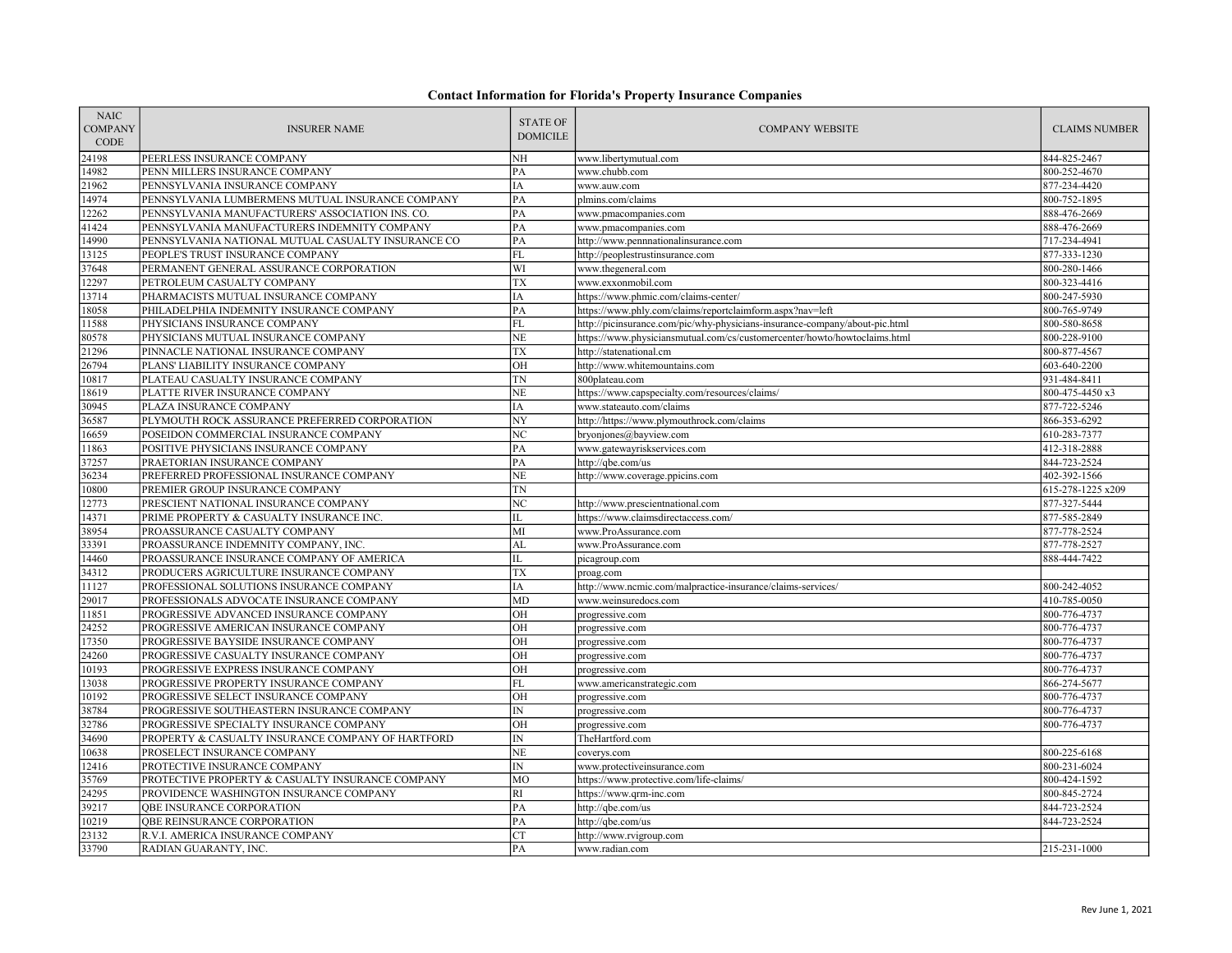| <b>NAIC</b><br><b>COMPANY</b><br>CODE | <b>INSURER NAME</b>                                   | <b>STATE OF</b><br><b>DOMICILE</b> | <b>COMPANY WEBSITE</b>                                                              | <b>CLAIMS NUMBER</b> |
|---------------------------------------|-------------------------------------------------------|------------------------------------|-------------------------------------------------------------------------------------|----------------------|
| 30872                                 | RADIAN MORTGAGE ASSURANCE INC                         | PA                                 | www.radian.com                                                                      | 215-231-1000         |
| 15756                                 | RADNOR SPECIALTY INSURANCE COMPANY                    | <b>NE</b>                          | usli.com                                                                            | 888-875-5231 x2551   |
| 11673                                 | REDWOOD FIRE AND CASUALTY INSURANCE COMPANY           | NE                                 | http://www.bhhc.com                                                                 | 800-356-5750         |
| 24449                                 | REGENT INSURANCE COMPANY                              | WI                                 | http://qbe.com/us                                                                   | 844-723-2524         |
| 10357                                 | RENAISSANCE REINSURANCE U.S. INC.                     | <b>MD</b>                          | www.renre.com                                                                       | 212-238-9327         |
| 22179                                 | REPUBLIC INDEMNITY COMPANY OF AMERICA                 | CA                                 | www.republicindemnity.com                                                           | 818-382-1117         |
| 32174                                 | REPUBLIC MORTGAGE ASSURANCE COMPANY                   | FL                                 | http://www.rmic.com                                                                 | 800-999-7642         |
| 31275                                 | REPUBLIC MORTGAGE GUARANTY INSURANCE CORPORATION      | NC                                 | http://www.rmic.com                                                                 | 800-999-7642         |
| 28452                                 | REPUBLIC MORTGAGE INSURANCE COMPANY                   | $\overline{\rm NC}$                | http://www.rmic.com                                                                 | 800-999-7642         |
| 43044                                 | RESPONSE INSURANCE COMPANY                            | IL                                 | http://https://www.kemper.com/wps/portal/kemperdirect/home/claimscenter/reportclaim | 888-252-2799         |
| 20133                                 | RESPONSE WORLDWIDE DIRECT AUTO INSURANCE COMPANY      | IL                                 | http://https://www.kemper.com/wps/portal/kemperdirect/home/claimscenter/reportclaim | 866-536-7376         |
| 26050                                 | RESPONSE WORLDWIDE INSURANCE COMPANY                  | IL                                 | http://https://www.kemper.com/wps/portal/kemperdirect/home/claimscenter/reportclaim | 866-536-7376         |
| 13131                                 | RESPONSIVE AUTO INSURANCE COMPANY (THE)               | FL                                 | www.responsiveauto.com                                                              | 954-436-8800         |
| 10700                                 | RETAILFIRST INSURANCE COMPANY                         | <b>FL</b>                          | www.summitholdings.com                                                              | 800-282-7648         |
| 36684                                 | RIVERPORT INSURANCE COMPANY                           | IA                                 | www.wrberkley.com                                                                   | 800-343-0592         |
| 13056                                 | RLI INSURANCE COMPANY                                 | IL                                 | www.rlicorp.com                                                                     | 800-444-0406         |
| 42706                                 | ROCHE SURETY AND CASUALTY COMPANY, INC.               | <b>FL</b>                          |                                                                                     | 813-623-5042         |
| 35505                                 | ROCKWOOD CASUALTY INSURANCE COMPANY                   | PA                                 | http://www.argolimited.com/claims/                                                  | 800-837-9062         |
| 22314                                 | RSUI INDEMNITY COMPANY                                | NH                                 | http://www.rsui.com                                                                 | 404-231-2366         |
| 39039                                 | RURAL COMMUNITY INSURANCE COMPANY                     | <b>MN</b>                          | www.zurichna.com                                                                    | 800-987-3373         |
| 12563                                 | SAFE HARBOR INSURANCE COMPANY                         | FL                                 | http://www.harborclaims.com                                                         | 866-482-5246         |
| 24740                                 | SAFECO INSURANCE COMPANY OF AMERICA                   | NH                                 | www.libertymutual.com                                                               | 844-825-2467         |
| 39012                                 | SAFECO INSURANCE COMPANY OF ILLINOIS                  | IL                                 | www.libertymutual.com                                                               | 844-825-2467         |
| 24759                                 | SAFECO NATIONAL INSURANCE COMPANY                     | NH                                 | www.libertymutual.com                                                               | 844-825-2467         |
| 15341                                 | SAFEPOINT INSURANCE COMPANY                           | FL                                 | www.safepointins.com                                                                | 855-252-4615         |
| 36560                                 | SAFEPORT INSURANCE COMPANY                            | <b>FL</b>                          | http://https://www.iatinsurancegroup.com/claims                                     |                      |
| 11123                                 | SAFETY FIRST INSURANCE COMPANY                        | IL                                 | http://safetynational.com                                                           | 314-812-4175         |
| 15105                                 | SAFETY NATIONAL CASUALTY CORPORATION                  | MO                                 | http://safetynational.com                                                           | 314-812-4175         |
| 12521                                 | SAFEWAY INSURANCE COMPANY                             | IL                                 | http://www.safewayins.com                                                           | 888-203-5129         |
| 38300                                 | SAMSUNG FIRE & MARINE INSURANCE CO., LTD. (US BRANCH) | NY                                 | http://us.samsungfire.com                                                           | 888-432-3234         |
| 15580                                 | SCOTTSDALE INDEMNITY COMPANY                          | OH                                 | www.nationwide.com                                                                  | 800-421-3535         |
| 10004                                 | <b>SEAVIEW INSURANCE COMPANY</b>                      | CA                                 | http://svinsco.com                                                                  | 760-692-9214         |
| 10054                                 | SECURIAN CASUALTY COMPANY                             | MN                                 | www.securian.com/benefits                                                           | 800-477-4511         |
| 10117                                 | SECURITY FIRST INSURANCE COMPANY                      | FL                                 | www.securityfirstflorida.com                                                        | 877-581-4862         |
| 33120                                 | SECURITY NATIONAL INSURANCE COMPANY                   | FL                                 | bristolwest.com                                                                     | 800-274-7865         |
| 22233                                 | SELECT INSURANCE COMPANY                              | TX                                 | http://www.travelers.com                                                            | 800-252-4633         |
| 39926                                 | SELECTIVE INSURANCE COMPANY OF THE SOUTHEAST          | $\mathbb{N}$                       | http://https//www.selective.com/info-center/claim-center                            | 866-455-9969         |
| 10936                                 | SENECA INSURANCE COMPANY, INC.                        | NY                                 | Senecainsurance.com                                                                 | 212-277-3968         |
| 11000                                 | SENTINEL INSURANCE COMPANY, LTD.                      | <b>CT</b>                          | TheHartford.com                                                                     |                      |
| 12870                                 | SENTRUITY CASUALTY COMPANY                            | TX                                 |                                                                                     | 800-687-0363         |
| 28460                                 | SENTRY CASUALTY COMPANY                               | WI                                 | http://www.sentry.com                                                               | 800-473-6879         |
| 24988                                 | SENTRY INSURANCE A MUTUAL COMPANY                     | WI                                 | www.sentry.com                                                                      | 800-338-2487         |
| 21180                                 | SENTRY SELECT INSURANCE COMPANY                       | WI                                 | www.sentry.com                                                                      | 800-338-2487         |
| 39152                                 | SERVICE AMERICAN INDEMNITY COMPANY                    | OK                                 | choosebroadspire.com                                                                | 800-258-1811         |
| 43389                                 | SERVICE LLOYDS INSURANCE COMPANY, A STOCK COMPANY     | TX                                 | www.servicelloyds.com                                                               | 844-740-7007         |
| 37672                                 | SEVEN SEAS INSURANCE COMPANY, INC.                    | FL                                 |                                                                                     | 561-840-2955         |
| 11347                                 | SFM MUTUAL INSURANCE COMPANY                          | <b>MN</b>                          | www.sfmic.com                                                                       | 952-838-4205         |
| 38776                                 | SIRIUS AMERICA INSURANCE COMPANY                      | NY                                 |                                                                                     | 212-312-2500         |
| 38997                                 | SOMPO AMERICA FIRE & MARINE INSURANCE COMPANY         | NY                                 | www.sompo-intl.com                                                                  | 877-676-7575         |
| 11126                                 | SOMPO AMERICA INSURANCE COMPANY                       | NY                                 | www.sompo-intl.com                                                                  | 877-676-7575         |
| 18325                                 | SOUTHERN FARM BUREAU CASUALTY INSURANCE COMPANY       | MS                                 | http://https://floridafarmbureau.com/report-claim/                                  | 866-275-7322         |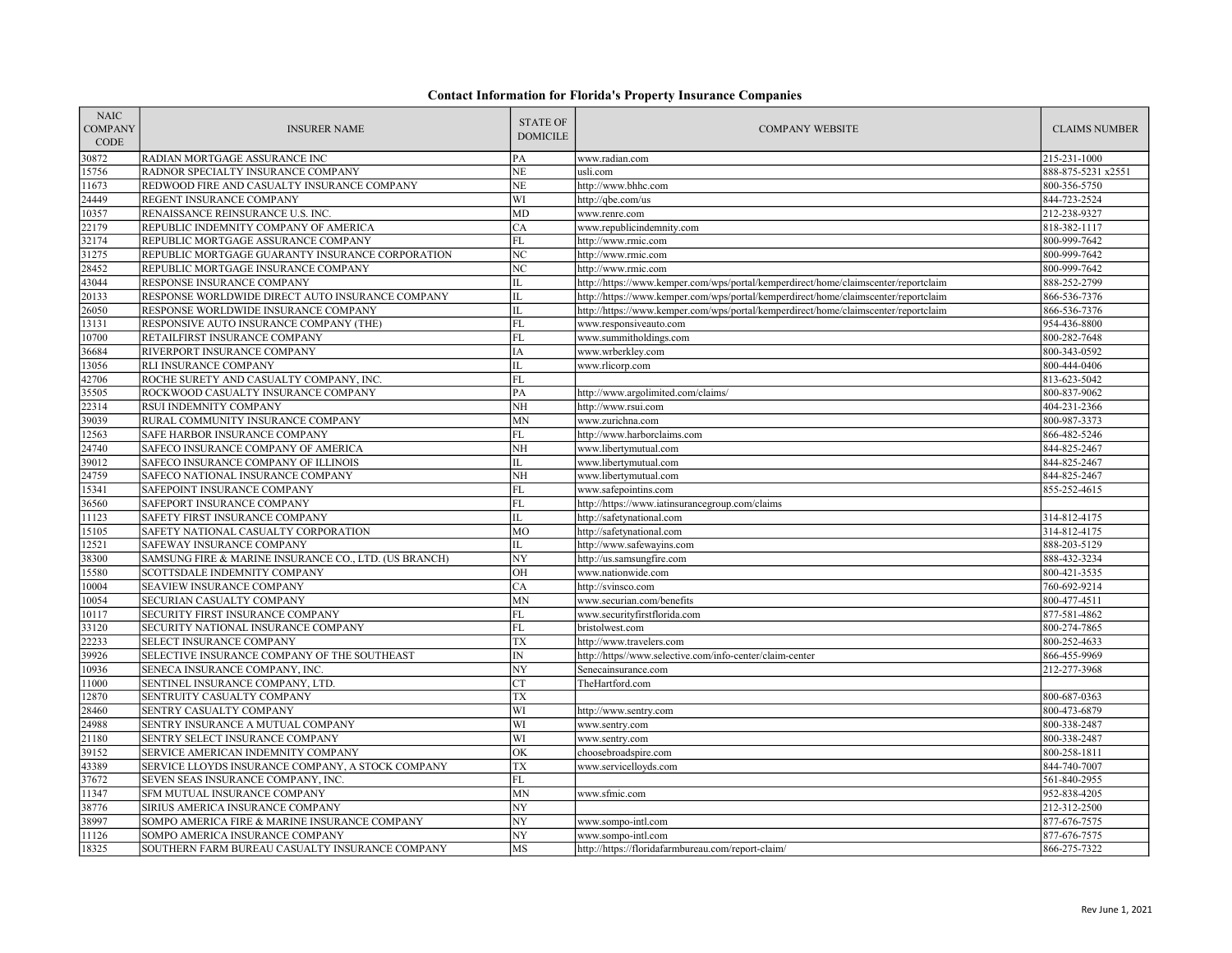| <b>NAIC</b><br><b>COMPANY</b><br><b>CODE</b> | <b>INSURER NAME</b>                                       | <b>STATE OF</b><br><b>DOMICILE</b> | <b>COMPANY WEBSITE</b>                                    | <b>CLAIMS NUMBER</b> |
|----------------------------------------------|-----------------------------------------------------------|------------------------------------|-----------------------------------------------------------|----------------------|
| 10136                                        | SOUTHERN FIDELITY INSURANCE COMPANY                       | FL                                 | www.southernfidelityins.com                               | 866-722-4995         |
| 19178                                        | SOUTHERN GUARANTY INSURANCE COMPANY                       | WI                                 | www.sginsco.com                                           | 888-912-4767         |
| 19216                                        | SOUTHERN INSURANCE COMPANY                                | <b>TX</b>                          | www.amtrustfinancial.com                                  | 866-272-9267         |
| 12247                                        | SOUTHERN OAK INSURANCE COMPANY                            | FL                                 | http://www.southernoak.com                                | 877-900-2280         |
| 10190                                        | SOUTHERN-OWNERS INSURANCE COMPANY                         | MI                                 | www.auto-owners.com                                       | 800-346-0346         |
| 12294                                        | SOUTHWEST MARINE AND GENERAL INSURANCE COMPANY            | AZ                                 | https://www.prosightspecialty.com/how-we-handle-claims/   | 800-774-2755         |
| 20613                                        | SPARTA INSURANCE COMPANY                                  | <b>CT</b>                          | http://cusis.catalinare.com/SPARTA/contact.html           | 877-400-0447         |
| 24376                                        | SPINNAKER INSURANCE COMPANY                               | IL                                 | http://www.spinnakerins.com                               | 888-221-7742         |
| 11844                                        | ST. JOHNS INSURANCE COMPANY, INC.                         | $\overline{FL}$                    | http://stjohnsinsurance.com                               | 877-748-2059         |
| 24767                                        | ST. PAUL FIRE AND MARINE INSURANCE COMPANY                | <b>CT</b>                          | http://www.travelers.com                                  | 800-252-4633         |
| 24775                                        | ST. PAUL GUARDIAN INSURANCE COMPANY                       | CT                                 | http://www.travelers.com                                  | 800-252-4633         |
| 24791                                        | ST. PAUL MERCURY INSURANCE COMPANY                        | <b>CT</b>                          | http://www.travelers.com                                  | 800-252-4633         |
| 19224                                        | ST. PAUL PROTECTIVE INSURANCE COMPANY                     | <b>CT</b>                          | http://www.travelers.com                                  | 800-252-4633         |
| 42986                                        | STANDARD GUARANTY INSURANCE COMPANY                       | DE                                 | www.assurant.com                                          | 800-358-0600         |
| 32387                                        | STAR CASUALTY INSURANCE COMPANY                           | FL                                 | http://www.starcasualty.com                               | 877-782-7210         |
| 18023                                        | STAR INSURANCE COMPANY                                    | MI                                 | www.ameritrustgroup.com                                   | 800-825-9489         |
| 40045                                        | STARNET INSURANCE COMPANY                                 | IA                                 | www.wrberkley.com                                         | 800-343-0592         |
| 38318                                        | STARR INDEMNITY & LIABILITY COMPANY                       | <b>TX</b>                          | http://www.starrcompanies.com                             | 855-782-7725         |
| 16109                                        | STARR SPECIALTY INSURANCE COMPANY                         | <b>TX</b>                          | www.starrcompanies.com                                    | 855-782-7725         |
| 25496                                        | STARSTONE NATIONAL INSURANCE COMPANY                      | DE                                 | http://www.starstone.com/notify-a-claim/                  | 800-845-2724         |
| 25127                                        | STATE AUTO PROPERTY & CASUALTY INSURANCE COMPANY          | <b>SC</b>                          | www.stateauto.com/claims                                  | 877-722-5246         |
| 25135                                        | STATE AUTOMOBILE MUTUAL INSURANCE COMPANY                 | OH                                 | www.stateauto.com/claims                                  | 877-722-5246         |
| 25143                                        | STATE FARM FIRE AND CASUALTY COMPANY                      | IL                                 | http://www.statefarm.com                                  | 800-732-5246         |
| 10739                                        | STATE FARM FLORIDA INSURANCE COMPANY                      | FL                                 | www.statefarm.com                                         | 800-732-5246         |
| 25151                                        | STATE FARM GENERAL INSURANCE COMPANY                      | IL                                 | www.statefarm.com                                         | 800-732-5246         |
| 25178                                        | STATE FARM MUTUAL AUTOMOBILE INSURANCE COMPANY            | IL                                 | www.statefarm.com                                         | 800-732-5246         |
| 12831                                        | STATE NATIONAL INSURANCE COMPANY INC                      | <b>TX</b>                          | http://statenational.com                                  | 800-877-4567         |
| 33049                                        | STATE VOLUNTEER MUTUAL INSURANCE COMPANY                  | <b>TN</b>                          | www.svmic.com                                             | 615-377-1999 x8384   |
| 25180                                        | STILLWATER INSURANCE COMPANY                              | CA                                 | http://https://stillwaterinsurance.com/main/claims        | 800-220-1351         |
| 16578                                        | STILLWATER PROPERTY AND CASUALTY INSURANCE COMPANY        | NY                                 | http://https://stillwaterinsurance.com/main/claims        | 800-220-1351         |
| 11828                                        | STONEWOOD INSURANCE COMPANY                               | NC                                 | www.fallslakeins.com                                      | 866-459-1349         |
| 10340                                        | STONINGTON INSURANCE COMPANY                              | PA                                 | www.qbe.com/us                                            | 844-723-2524         |
| 40436                                        | STRATFORD INSURANCE COMPANY                               | NH                                 | https://www.westernworld.com                              | 888-847-8600         |
| 10130                                        | SU INSURANCE COMPANY                                      | WI                                 | www.su-group.com                                          | 414-281-1100 x2964   |
| 10909                                        | SUN SURETY INSURANCE COMPANY                              | SD                                 | www.sunsuretybail.com                                     | 605-348-1000         |
| 34762                                        | SUNZ INSURANCE COMPANY                                    | FL                                 | https://nextleveladmin.com                                | 877-306-2393         |
| 10916                                        | SURETEC INSURANCE COMPANY                                 | <b>TX</b>                          | http://https://www.suretec.com/claims howto               | 766-732-0099         |
| 25798                                        | SUTTON NATIONAL INSURANCE COMPANY                         | OK                                 | www.suttonnational.com                                    | 888-846-4238         |
| 25364                                        | SWISS REINSURANCE AMERICA CORPORATION                     | NY                                 | https://corporatesolutions.swissre.com                    | 800-255-6931         |
| 12866                                        | T.H.E. INSURANCE COMPANY                                  | LA                                 | http://https://axaxl.com/insurance/claims                 | 877-720-8844         |
| 41050                                        | TDC NATIONAL ASSURANCE COMPANY                            | <b>OR</b>                          | www.thedoctors.com                                        | 800-421-2636         |
| 22683                                        | TEACHERS INSURANCE COMPANY                                | IL                                 | www.horacemann.com                                        | 877-461-0010         |
| 42376                                        | TECHNOLOGY INSURANCE COMPANY, INC                         | DE                                 | http://www.amtrustfinancial.com                           | 866-272-9267         |
| 10393                                        | TEXAS MEDICAL INSURANCE COMPANY                           | <b>TX</b>                          | https://www.tmic.org/product-services/report-a-claim.html | 800-580-8658         |
| 19062                                        | THE AUTOMOBILE INSURANCE COMPANY OF HARTFORD, CONNECTICUT | <b>CT</b>                          | http://www.travelers.com/claims                           | 800-252-4633         |
| 25615                                        | THE CHARTER OAK FIRE INSURANCE COMPANY                    | CT                                 | http://www.travelers.com/claims                           | 800-252-4633         |
| 28665                                        | THE CINCINNATI CASUALTY COMPANY                           | OH                                 | www.cinfin.com/claims                                     | 877-242-2544         |
| 23280                                        | THE CINCINNATI INDEMNITY COMPANY                          | OH                                 | www.cinfin.com                                            | 877-242-2544         |
| 10677                                        | THE CINCINNATI INSURANCE COMPANY                          | OH                                 | www.cinfin.com                                            | 877-242-2544         |
| 25623                                        | THE PHOENIX INSURANCE COMPANY                             | <b>CT</b>                          | http://www.travelers.com/claims                           | 800-252-4633         |
| 19070                                        | THE STANDARD FIRE INSURANCE COMPANY                       | CT                                 | http://www.travelers.com/claims                           | 800-252-4633         |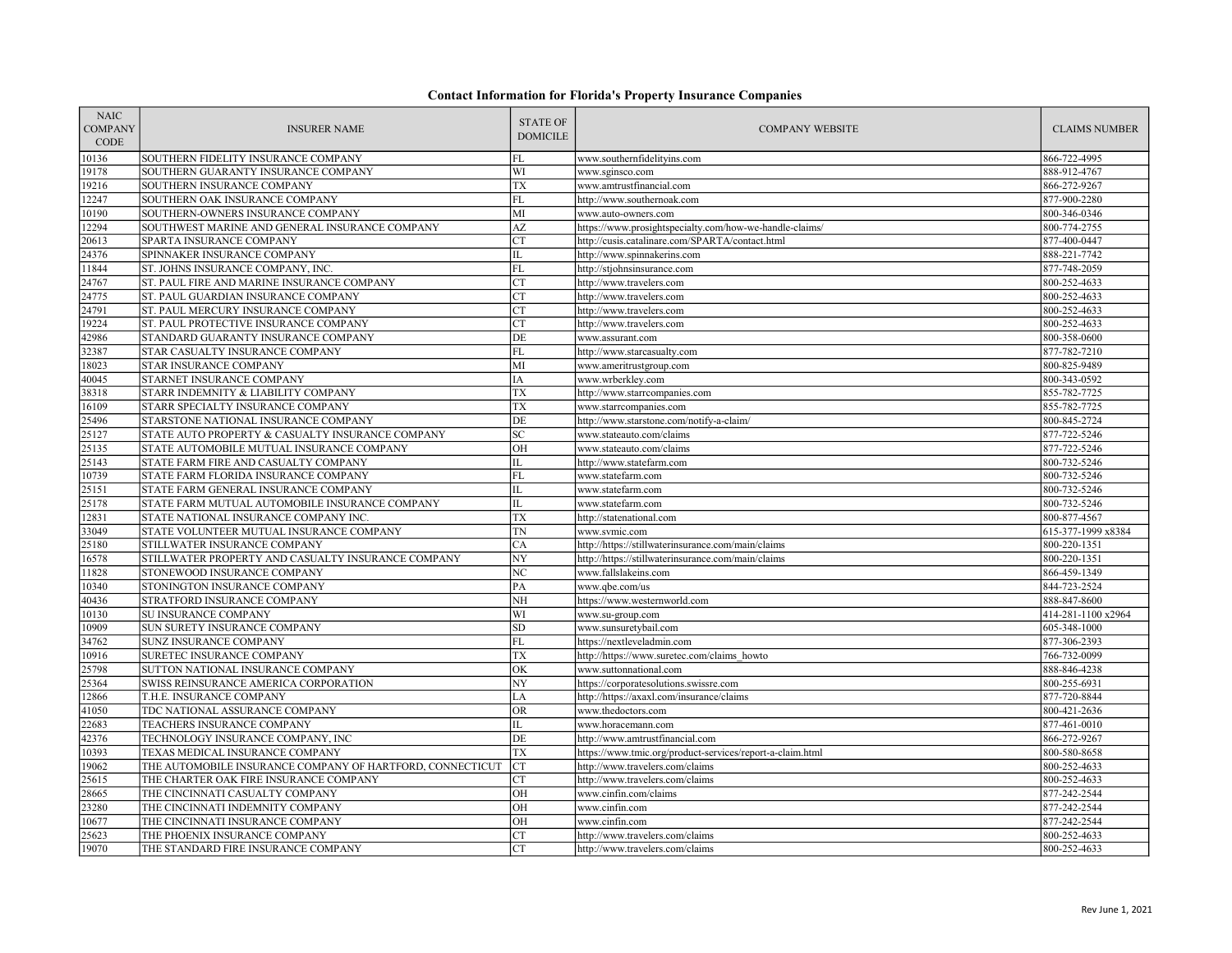| <b>NAIC</b><br><b>COMPANY</b><br><b>CODE</b> | <b>INSURER NAME</b>                              | <b>STATE OF</b><br><b>DOMICILE</b> | <b>COMPANY WEBSITE</b>                                                                  | <b>CLAIMS NUMBER</b> |
|----------------------------------------------|--------------------------------------------------|------------------------------------|-----------------------------------------------------------------------------------------|----------------------|
| 41769                                        | THE TRAVELERS CASUALTY COMPANY                   | <b>CT</b>                          | http://www.travelers.com                                                                | 800-252-4633         |
| 25658                                        | THE TRAVELERS INDEMNITY COMPANY                  | <b>CT</b>                          | http://www.travelers.com/claims                                                         | 800-252-4633         |
| 25666                                        | THE TRAVELERS INDEMNITY COMPANY OF AMERICA       | CT                                 | http://www.travelers.com/claims                                                         | 800-252-4633         |
| 25682                                        | THE TRAVELERS INDEMNITY COMPANY OF CONNECTICUT   | <b>CT</b>                          | http://www.travelers.com/claims                                                         | 800-252-4633         |
| 25534                                        | TIG INSURANCE COMPANY                            | CA                                 | http://https://www.trg.com/                                                             | 603-656-2233         |
| 32301                                        | TNUS INSURANCE COMPANY                           | NY                                 | www.tokiomarineclaims.com                                                               | 877-567-7486         |
| 10945                                        | TOKIO MARINE AMERICA INSURANCE COMPANY           | $\overline{NY}$                    | www.tokiomarineclaims.com                                                               | 877-567-7486         |
| 29050                                        | TOWER HILL PREFERRED INSURANCE COMPANY           | FL                                 | https://www.thig.com/claims/                                                            | 800-342-3407         |
| 11027                                        | TOWER HILL PRIME INSURANCE COMPANY               | <b>FL</b>                          | https://www.thig.com/claims/                                                            | 800-342-3407         |
| 12538                                        | TOWER HILL SIGNATURE INSURANCE COMPANY           | FL                                 | https://www.thig.com/claims/                                                            | 800-342-3407         |
| 37621                                        | TOYOTA MOTOR INSURANCE COMPANY                   | IA                                 | http://www.toyotafinancial.com                                                          | 800-228-8559         |
| 41238                                        | TRANS PACIFIC INSURANCE COMPANY                  | NY                                 | www.tokiomarineclaims.com                                                               | 877-567-7486         |
| 10952                                        | TRANSAMERICA CASUALTY INSURANCE COMPANY          | IA                                 | www.transamerica.com                                                                    | 800-797-2643         |
| 19453                                        | TRANSATLANTIC REINSURANCE COMPANY                | NY                                 | https://www.englemartincom/                                                             | 888-239-7872         |
| 28886                                        | TRANSGUARD INSURANCE COMPANY OF AMERICA, INC.    | IL                                 | http://www.iatinsurancegroup.com                                                        | 866-969-3899         |
| 20494                                        | TRANSPORTATION INSURANCE COMPANY                 | $\overline{\mathbf{H}}$            | https://www.cna.com/web/guest/cna/reportaclaim                                          | 877-262-2727         |
| 21075                                        | TRANSVERSE INSURANCE COMPANY                     | TX                                 | transverseinsurance.com                                                                 | 609-250-7841         |
| 28188                                        | TRAVCO INSURANCE COMPANY                         | <b>CT</b>                          | http://www.travelers.com/claims                                                         | 800-252-4633         |
| 19038                                        | TRAVELERS CASUALTY AND SURETY COMPANY            | <b>CT</b>                          | http://www.travelers.com/claims                                                         | 800-252-4633         |
| 31194                                        | TRAVELERS CASUALTY AND SURETY COMPANY OF AMERICA | CT                                 | http://www.travelers.com/claims                                                         | 800-252-4633         |
| 36170                                        | TRAVELERS CASUALTY COMPANY OF CONNECTICUT        | <b>CT</b>                          | http://www.travelers.com/claims                                                         | 800-252-4633         |
| 19046                                        | TRAVELERS CASUALTY INSURANCE COMPANY OF AMERICA  | <b>CT</b>                          | http://www.travelers.com/claims                                                         | 800-252-4633         |
| 40282                                        | TRAVELERS COMMERCIAL CASUALTY COMPANY            | <b>CT</b>                          | http://www.travelers.com/claims                                                         | 800-252-4633         |
| 36137                                        | TRAVELERS COMMERCIAL INSURANCE COMPANY           | CT                                 | http://www.travelers.com/claims                                                         | 800-252-4633         |
| 27998                                        | TRAVELERS HOME AND MARINE INSURANCE COMPANY(THE) | <b>CT</b>                          | http://www.travelers.com/claims                                                         | 800-252-4633         |
| 25674                                        | TRAVELERS PROPERTY CASUALTY COMPANY OF AMERICA   | <b>CT</b>                          | http://www.travelers.com/claims                                                         | 800-252-4633         |
| 36161                                        | TRAVELERS PROPERTY CASUALTY INSURANCE COMPANY    | CT                                 | http://www.travelers.com/claims                                                         | 800-252-4633         |
| 31003                                        | TRI-STATE INSURANCE COMPANY OF MINNESOTA         | ΙA                                 | www.wrberkley.com                                                                       | 800-343-0592         |
| 22225                                        | TRISURA INSURANCE COMPANY                        | OK                                 | www.trisura.com/us/contact-us/                                                          | 405-594-4960         |
| 41211                                        | TRITON INSURANCE COMPANY                         | TX                                 | www.onemainsolutions.com                                                                | 800-307-0048         |
| 41106                                        | TRIUMPHE CASUALTY COMPANY                        | PA                                 | www.natl.com/                                                                           | 800-929-1500         |
| 21709                                        | TRUCK INSURANCE EXCHANGE                         | CA                                 | Farmers.com                                                                             | 800-435-7764         |
| 27120                                        | TRUMBULL INSURANCE COMPANY                       | <b>CT</b>                          | TheHartford.com                                                                         |                      |
| 29459                                        | TWIN CITY FIRE INSURANCE COMPANY                 | $\ensuremath{\text{IN}}$           | The Hartford.com                                                                        |                      |
| 15885                                        | TYPTAP INSURANCE COMPANY                         | FL                                 | www.typtap.com                                                                          | 844-289-7968         |
| 29599                                        | <b>U.S. SPECIALTY INSURANCE COMPANY</b>          | <b>TX</b>                          | proag.com                                                                               |                      |
| 35416                                        | U.S. UNDERWRITERS INSURANCE COMPANY              | N <sub>D</sub>                     | usli.com                                                                                | 888-875-5231 x2551   |
| 25844                                        | UNION INSURANCE COMPANY                          | IA                                 | https://www.berkleysig.com/claims/                                                      | 855-802-5273         |
| 10655                                        | UNIQUE INSURANCE COMPANY                         | IL                                 | http://www.uniqueinsuranceco.com                                                        | 866-426-8842 x8842   |
| 35319                                        | UNITED AUTOMOBILE INSURANCE COMPANY              | <b>FL</b>                          | www.uaig.net                                                                            | 305-940-7299         |
| 36226                                        | UNITED CASUALTY AND SURETY INSURANCE COMPANY     | <b>NE</b>                          | https://www.unitedcasualty.com/                                                         | 617-471-1112         |
| 11142                                        | UNITED CASUALTY INSURANCE COMPANY OF AMERICA     | IL                                 | http://www.kemper.com                                                                   | 800-777-8467         |
| 11770                                        | UNITED FINANCIAL CASUALTY COMPANY                | OH                                 | progressive.com                                                                         | 800-776-4737         |
| 19496                                        | UNITED FIRE & INDEMNITY COMPANY                  | <b>TX</b>                          | www.ufginsurance.com                                                                    | 800-343-9131         |
| 13021                                        | UNITED FIRE AND CASUALTY COMPANY                 | IA                                 | www.ufginsurance.com                                                                    | 800-343-9131         |
| 16667                                        | UNITED GUARANTY RESIDENTIAL INS. COMPANY OF NC   | NC                                 | https://mortgage.archgroup.com/us/origination-and-servicing/loss-mitigation-and-claims/ | 877-642-4642 x4      |
| 15873                                        | UNITED GUARANTY RESIDENTIAL INSURANCE COMPANY    | $\overline{\rm NC}$                | https://mortgage.archgroup.com/us/origination-and-servicing/loss-mitigation-and-claims/ | 877-642-4642 x4      |
| 10969                                        | UNITED PROPERTY & CASUALTY INSURANCE COMPANY     | FL                                 | https://www.upcinsurance.com/policyholders/claims-center                                | 888-256-3378         |
| 25941                                        | UNITED SERVICES AUTOMOBILE ASSOCIATION           | TX                                 | www.usaa.com                                                                            | 800-531-8722         |
| 25887                                        | UNITED STATES FIDELITY AND GUARANTY COMPANY      | <b>MD</b>                          | http://www.travelers.com                                                                | 800-252-4633         |
| 21113                                        | UNITED STATES FIRE INSURANCE COMPANY             | DE                                 | www.cfins.com                                                                           | 800-690-5520         |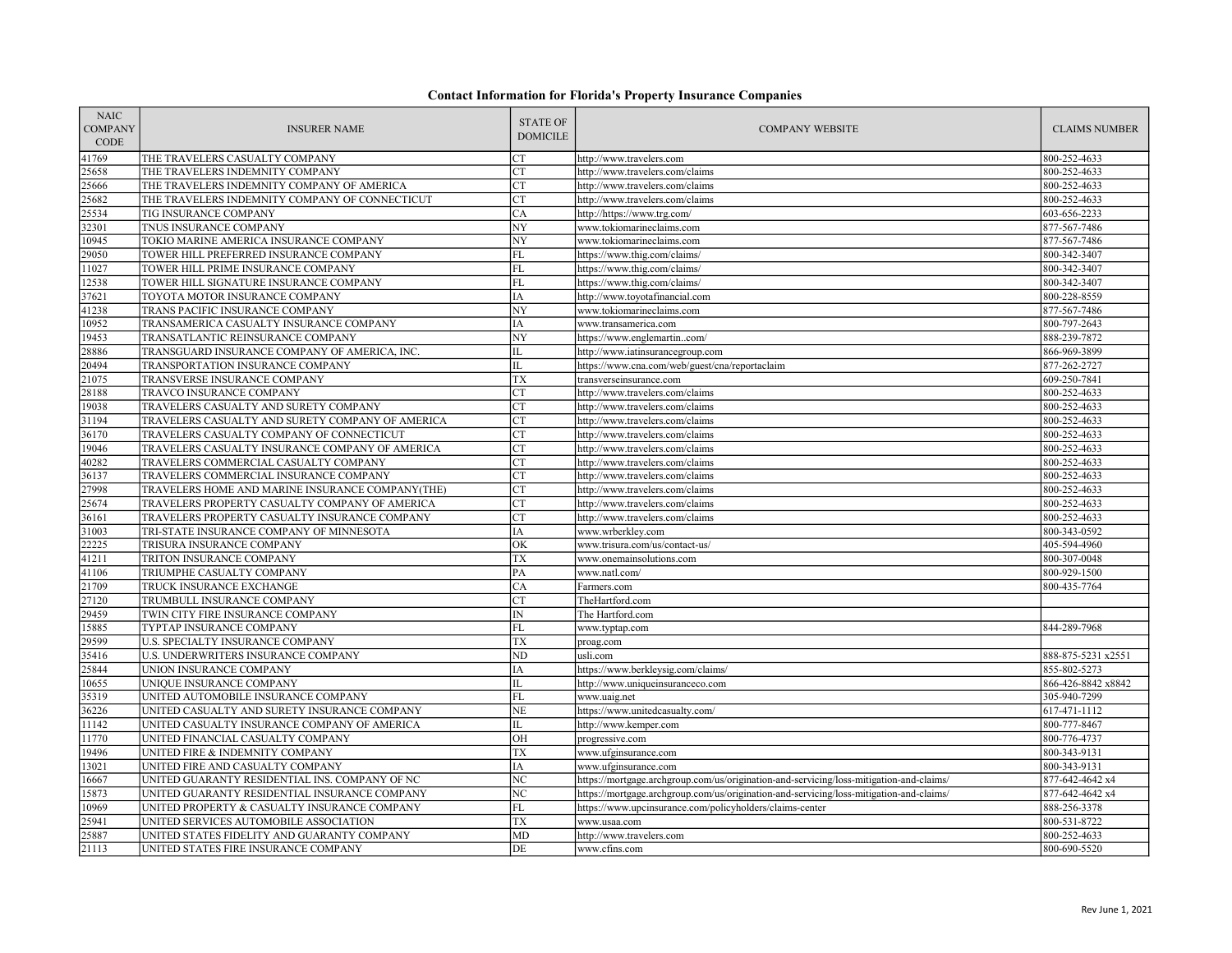| <b>NAIC</b><br><b>COMPANY</b><br><b>CODE</b> | <b>INSURER NAME</b>                                                   | <b>STATE OF</b><br><b>DOMICILE</b> | <b>COMPANY WEBSITE</b>                                                              | <b>CLAIMS NUMBER</b>         |
|----------------------------------------------|-----------------------------------------------------------------------|------------------------------------|-------------------------------------------------------------------------------------|------------------------------|
| 25895                                        | UNITED STATES LIABILITY INSURANCE COMPANY                             | PA                                 | usli.com                                                                            | 888-875-5231 x2551           |
| 10656                                        | UNITED STATES SURETY COMPANY                                          | <b>MD</b>                          | https://www.tmhcc.com/en-us/groups/surety-group/surety-claims                       | 800-486-6695                 |
| 29157                                        | UNITED WISCONSIN INSURANCE COMPANY                                    | WI                                 | http://https://www.unitedheartland.biz/report-a-claim-to-united-heartland/          |                              |
| 16063                                        | UNITRIN AUTO AND HOME INSURANCE COMPANY                               | NY                                 | http://www.kemper.com/wps/portal/kemperpreferred/home/claimscenter/reportclaim      | 888-252-2799                 |
| 10915                                        | UNITRIN DIRECT PROPERTY & CASUALTY COMPANY                            | $\overline{\mathbf{H}}$            | http://https://www.kemper.com/wps/portal/kemperdirect/home/claimscenter/reportclaim | 888-252-2799                 |
| 32867                                        | UNIVERSAL FIRE & CASUALTY INSURANCE COMPANY                           | $\mathbb{IN}$                      | http://www.ufcic.com                                                                | 616-662-3900                 |
| 31704                                        | UNIVERSAL INSURANCE COMPANY                                           | PR                                 | http://www.miuniversalpr.com                                                        | 787-793-7202 x7039           |
| 11986                                        | UNIVERSAL INSURANCE COMPANY OF NORTH AMERICA                          | FL                                 | www.uihna.com                                                                       | 866-999-0898                 |
| 10861                                        | UNIVERSAL PROPERTY & CASUALTY INSURANCE COMPANY                       | FL                                 | www.universalproperty.com                                                           | 800-470-0599                 |
| 13200                                        | UNIVERSAL SURETY OF AMERICA                                           | <b>SD</b>                          |                                                                                     | 877-672-6115                 |
| 41181                                        | UNIVERSAL UNDERWRITERS INSURANCE COMPANY                              | $\rm IL$                           | www.zurichna.com                                                                    | 800-987-3373                 |
| 15900                                        | US COASTAL PROPERTY & CASUALTY INSURANCE COMPANY                      | FL                                 | www.harborclaims.com                                                                | 866-482-5246                 |
| 25968                                        | USAA CASUALTY INSURANCE COMPANY                                       | TX                                 | www.usaa.com                                                                        | 800-531-8722                 |
| 18600                                        | USAA GENERAL INDEMNITY COMPANY                                        | TX                                 | www.usaa.com                                                                        | 800-531-8722                 |
| 28497                                        | USPLATE GLASS INSURANCE COMPANY                                       | $\rm IL$                           | https://www.usplate.com                                                             | 877-742-8837                 |
| 25976                                        | UTICA MUTUAL INSURANCE COMPANY                                        | NY                                 |                                                                                     | 800-216-1420                 |
| 20508                                        | VALLEY FORGE INSURANCE COMPANY                                        | IN                                 | https://www.cna.com/web/guest/cna/reportaclaim                                      | 877-262-2727                 |
| 21172                                        | VANLINER INSURANCE COMPANY                                            | MO                                 | www.servicecenter.natl.com                                                          | 800-325-3619                 |
| 44768                                        | VANTAPRO SPECIALTY INSURANCE COMPANY                                  | AR                                 | http://claimsreporting@awac.com                                                     |                              |
| 10815                                        | VERLAN FIRE INSURANCE COMPANY                                         | NH                                 | www.hanover.com                                                                     | 800-628-0250                 |
| 42889                                        | VICTORIA FIRE & CASUALTY COMPANY                                      | OH                                 | www.nationwide.com                                                                  | 800-421-3535                 |
| 10105                                        | VICTORIA SELECT INSURANCE COMPANY                                     | OH                                 | www.nationwide.com                                                                  | 800-421-3535                 |
| 20397                                        | VIGILANT INSURANCE COMPANY                                            | NY                                 | www.chubb,com                                                                       | 800-252-4670                 |
| 13137                                        | VIKING INSURANCE COMPANY OF WISCONSIN                                 | WI                                 |                                                                                     |                              |
| 40827                                        | VIRGINIA SURETY COMPANY, INC.                                         | IL                                 | www.assurant.com                                                                    | 800-358-0600                 |
| 32395                                        | VISION SERVICE PLAN INSURANCE COMPANY                                 | <b>MO</b>                          | www.vsp.com                                                                         | 800-877-7195                 |
| 26085                                        | WARNER INSURANCE COMPANY                                              | IL                                 | http://https://www.kemper.com/wps/portal/kemperdirect/home/claimscenter/reportclaim | 888-252-2799                 |
| 43486                                        | WARRANTY UNDERWRITERS INSURANCE COMPANY                               | TX                                 | https://www.rwcwarranty.com/homeowners/submit-a-claim/                              |                              |
| 32778                                        | WASHINGTON INTERNATIONAL INSURANCE COMPANY                            | NH                                 | https://corporatesolutions.swissre.com                                              | 800-255-6931                 |
| 25585                                        | WATFORD INSURANCE COMPANY                                             | NJ                                 | www.watfordus.com                                                                   | 973-889-6495                 |
| 26069                                        | WAUSAU BUSINESS INSURANCE COMPANY                                     | WI                                 | www.libertymutual.com                                                               | 844-825-2467                 |
| 26042                                        | WAUSAU UNDERWRITERS INSURANCE COMPANY                                 | WI                                 | www.libertymutual.com                                                               | 844-825-2467                 |
| 40517                                        | WCF NATIONAL INSURANCE COMPANY                                        | UT                                 | www.advantagewc.com                                                                 | 888-595-8750                 |
| 32280                                        | WELLFLEET INSURANCE COMPANY                                           | $\overline{\rm IN}$                | www.medpro.com                                                                      | 413-733-4540                 |
| 20931                                        | WELLFLEET NEW YORK INSURANCE COMPANY                                  | NY                                 | www.medpro.com                                                                      | 413-733-4540 x138            |
| 25011                                        | <b>WESCO INSURANCE COMPANY</b>                                        | DE                                 | http://www.amtrustfinancial.com                                                     | 866-272-9267                 |
| 44393                                        | WEST AMERICAN INSURANCE COMPANY                                       | $\mathbb{IN}$                      | www.libertymutual.com                                                               | 844-825-2467                 |
| 15350                                        | WEST BEND MUTUAL INSURANCE COMPANY                                    | WI<br>PA                           | https://www.thesilverlining.com/claims                                              | 877-922-5246                 |
| 10030                                        | WESTCHESTER FIRE INSURANCE COMPANY                                    |                                    | www.chubb.com                                                                       | 800-252-4670                 |
| 27502                                        | WESTERN GENERAL INSURANCE COMPANY                                     | CA                                 | www.westerngeneral.com                                                              | 800-984-3533                 |
| 13188                                        | WESTERN SURETY COMPANY                                                | SD<br>OH                           |                                                                                     | 877-672-6115                 |
| 24112                                        | WESTFIELD INSURANCE COMPANY                                           |                                    | http://www.westfieldinsurance.com                                                   | 800-243-0210                 |
| 24120                                        | WESTFIELD NATIONAL INS. COMPANY                                       | OH                                 | http://www.westfieldinsurance.com                                                   | 800-243-0210                 |
| 14930                                        | WESTON INSURANCE COMPANY                                              | FL                                 | www.weston-ins.com                                                                  | 877-505-3040                 |
| 39845                                        | WESTPORT INSURANCE CORPORATION                                        | MO<br>МI                           | https://corporatesolutions.swissre.com                                              | 800-255-6931                 |
| 11932<br>25780                               | WHITE PINE INSURANCE COMPANY                                          | MI                                 | www.whitepineins.com                                                                | 877-263-6468                 |
| 31232                                        | WILLIAMSBURG NATIONAL INSURANCE COMPANY                               | DE                                 | www.ameritrustgroup.com<br>http://www.workfirstcasualty.com                         | 800-825-9489                 |
| 11523                                        | WORK FIRST CASUALTY COMPANY                                           | <b>TX</b>                          |                                                                                     | 877-772-4667 x20             |
| 24554                                        | WRIGHT NATIONAL FLOOD INSURANCE COMPANY<br>XL INSURANCE AMERICA, INC. | DE                                 | http://www.wrightflood.com                                                          | 800-725-9472<br>877-720-8844 |
| 20583                                        |                                                                       | NY                                 | http:// https://axaxl.com/insurance/claims                                          | 877-720-8844                 |
|                                              | XL REINSURANCE AMERICA INC.                                           |                                    | http://https://axaxl.com/insurance/claims                                           |                              |